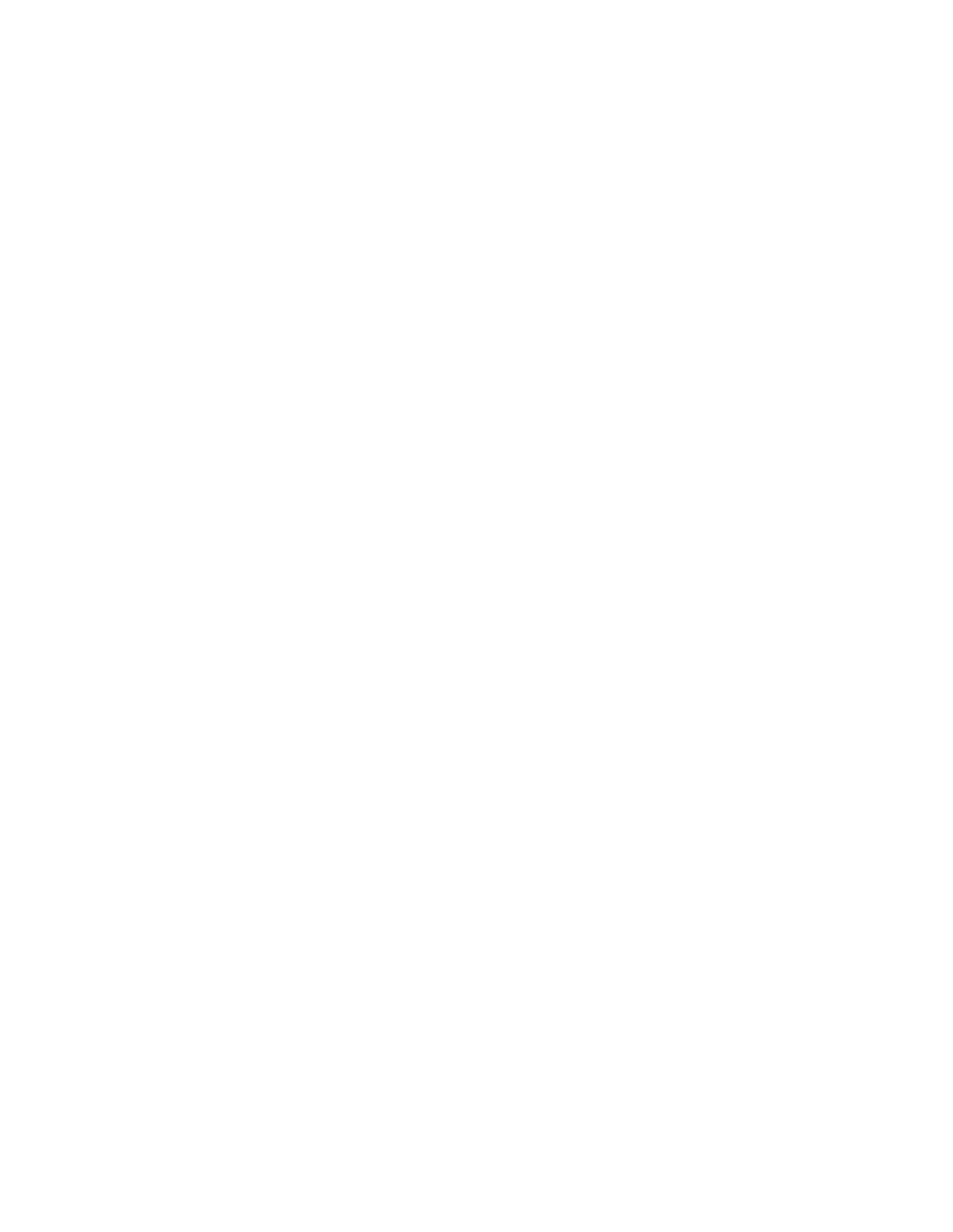# **NEW PEOPLES BANKSHARES, INC. 67 Commerce Drive Honaker, Virginia 24260**

# **NOTICE OF ANNUAL MEETING OF SHAREHOLDERS \_\_\_\_\_\_\_\_\_\_\_\_\_\_\_\_\_\_\_**

**\_\_\_\_\_\_\_\_\_\_\_\_\_\_\_\_\_\_\_**

The Annual Meeting of Shareholders (the "Annual Meeting") of New Peoples Bankshares, Inc. (the "Company") will be held on Tuesday, May 21, 2013 at 6:00 p.m. at the Abingdon office of New Peoples Bank, 350 West Main Street, Abingdon, Virginia 24210, for the following purposes:

- 1. To elect four directors to serve for terms of three years each expiring at the 2016 annual meeting of shareholders; and
- 2. To approve a non-binding resolution to approve the compensation of the named executive officers disclosed in this proxy statement.
- 3. To ratify the Audit Committee's appointment of Elliott Davis, LLC as the Company's independent registered public accounting firm for the year ending December 31, 2013.
- 4. Act upon such other matters as may properly come before the Annual Meeting.

Only holders of shares of Common Stock of record at the close of business on March 28, 2013, the record date fixed by our Board of Directors, are entitled to notice of, and to vote at, the Annual Meeting.

It is important that as many shares as possible be represented at the Annual Meeting. Please read this Proxy Statement and submit your Proxy via the Internet, or by using the toll-free telephone number or by completing, signing, dating and returning your Proxy promptly using the enclosed postage-paid envelope. Your Proxy may be revoked at any time before it has been voted.

By Order of the Board of Directors

C Foodk Ash

C. Todd Asbury Secretary

April 9, 2013

# **IMPORTANT NOTICE REGARDING THE AVAILABILITY OF PROXY MATERIALS FOR THE SHAREHOLDER MEETING TO BE HELD ON MAY 21, 2013.**

The Proxy Statement, proxy card and the 2012 Annual Report to stockholders on Form 10-K are available at http://www.cfpproxy.com/6987.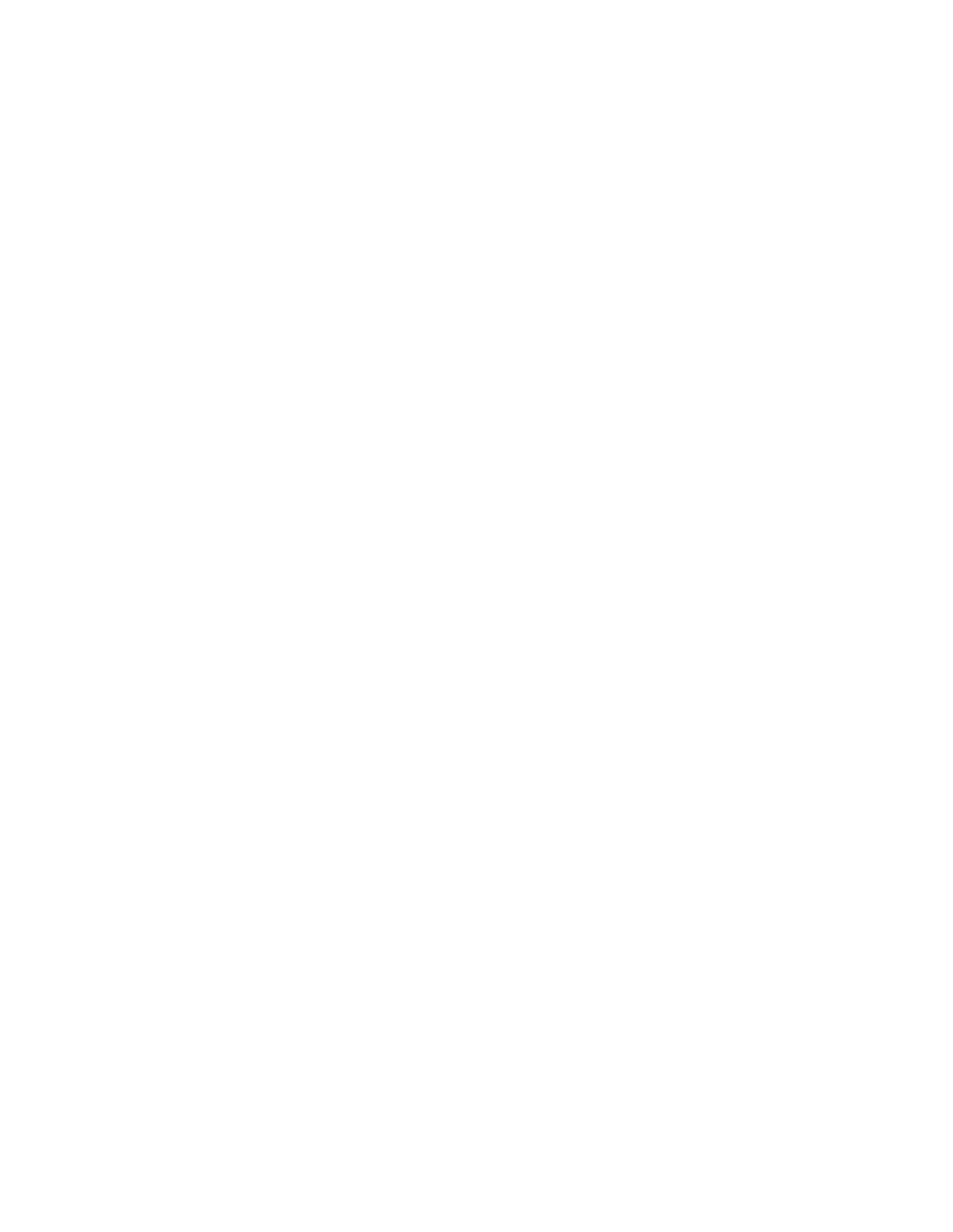# **NEW PEOPLES BANKSHARES, INC. 67 Commerce Drive**

**Honaker, Virginia 24260 \_\_\_\_\_\_\_\_\_\_\_\_\_\_\_\_\_\_\_\_\_\_\_\_\_\_\_\_\_\_\_\_\_\_\_\_\_\_\_\_\_\_\_\_\_\_\_\_**

# **PROXY STATEMENT 2013 ANNUAL MEETING OF SHAREHOLDERS \_\_\_\_\_\_\_\_\_\_\_\_\_\_\_\_\_\_\_\_\_\_\_\_\_\_\_\_\_\_\_\_\_\_\_\_\_\_\_\_\_\_\_\_\_\_\_\_**

This Proxy Statement is furnished to holders of the common stock, par value \$2.00 per share ("Common Stock"), of New Peoples Bankshares, Inc., in connection with the solicitation of proxies by our Board of Directors to be used at the 2013 Annual Meeting of Shareholders (the "Annual Meeting") to be held on Tuesday, May 21, 2013 at 6:00 p.m. at the Abingdon office of New Peoples Bank, 350 West Main Street, Abingdon, Virginia 24210, and any duly reconvened meeting after adjournment thereof.

Your vote is very important, regardless of the number of shares you own. You are urged to submit your vote as soon as possible. You will have the option to vote by telephone, via the Internet or by completing, dating and signing a proxy and returning it to the Company. Any shareholder who executes a proxy has the power to revoke it at any time by written notice to our Secretary, by executing a proxy dated as of a later date, or by voting in person at the Annual Meeting. It is expected that this Proxy Statement and the enclosed proxy card will be mailed on or about April 9, 2013 to all shareholders entitled to vote at the Annual Meeting.

The cost of soliciting proxies for the Annual Meeting will be borne by us. We do not intend to solicit proxies other than by use of the mails, but certain officers and our regular employees or our subsidiaries, without additional compensation, may use their personal efforts, by telephone or otherwise, to obtain proxies. We may also reimburse banks, brokerage firms and other custodians, nominees and fiduciaries for their reasonable out-of-pocket expenses in forwarding proxy materials to the beneficial owners of shares of Common Stock.

To reduce the expenses of delivering duplicate proxy materials to shareholders, we are relying upon SEC rules that permit us to deliver only one proxy statement and annual report to multiple shareholders who share an address unless we received contrary instructions from any shareholder at that address. All shareholders sharing such an address will continue to receive separate proxy cards based on their registered ownership of Common Stock. Any shareholder sharing such an address who does not receive an individual proxy statement and annual report may write or call Registrar and Transfer Company as specified below and they will promptly send the materials to the shareholder at no cost. For future meetings, a shareholder may request separate copies of our proxy statement and annual report, or request that we only send one set of these materials if the shareholder is receiving multiple copies, by contacting Registrar and Transfer Company, Attn.: Investor Relations, 10 Commerce Drive, Cranford, NJ 07016, by telephoning Registrar and Transfer Company toll free at 1-800-368-5948, or by email at www.info@rtco.com.

On March 28, 2013, the record date for determining those shareholders entitled to notice of and to vote at the Annual Meeting, there were 21,871,063 shares of Common Stock issued and outstanding. Each outstanding share of Common Stock is entitled to one vote on all matters to be acted upon at the Annual Meeting. A majority of the shares of Common Stock entitled to vote, represented in person or by proxy, constitutes a quorum for the transaction of business at the Annual Meeting.

A shareholder may abstain or (only with respect to the election of directors) withhold his or her vote (collectively, "Abstentions") with respect to each item submitted for shareholder approval. Abstentions will be counted for purposes of determining the existence of a quorum. Abstentions will not be counted as voting in favor of the relevant item, and generally will have no effect on whether or not the item is approved.

A broker who holds shares in "street name" is prohibited from voting on certain items when it has not received instructions from the beneficial owner. Except for certain items for which brokers are prohibited from exercising their discretion, a broker is entitled to vote on matters presented to shareholders without instructions from the beneficial owner. Brokers are not permitted to vote for the election of directors, and the advisory resolution on named executive compensation without specific instruction from the beneficial owner of the shares in street name. "Broker shares" that are voted on at least one matter will be counted for purposes of determining the existence of a quorum for the transaction of business at the Annual Meeting. Where brokers do not have or do not exercise such discretion, the inability or failure to vote is referred to as a "broker nonvote." Broker nonvotes will not be counting as voting in favor of any particular matter. "Broker shares" that are not voted on any matter at the Annual Meeting will not be counted for purposes of determining the existence of a quorum.

The Board of Directors is not aware of any matters other than those described in this Proxy Statement that may be presented for action at the Annual Meeting. However, if other matters do properly come before the Annual Meeting, the persons named in the enclosed proxy possess discretionary authority to vote in accordance with their best judgment with respect to such other matters.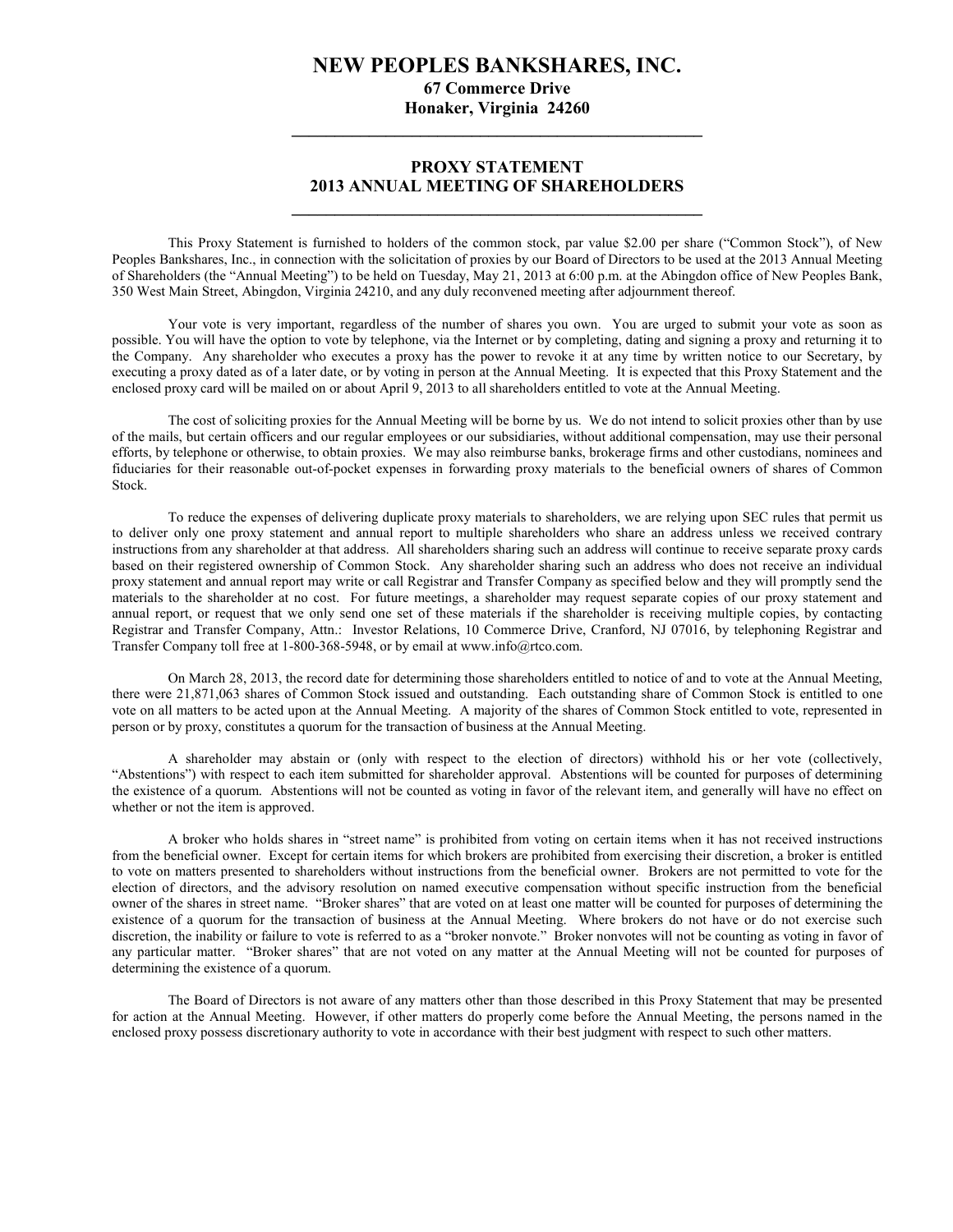# **PROPOSAL ONE ELECTION OF DIRECTORS**

The Board of Directors consists of 10 current members, four of whom are nominated for election as directors at the Annual Meeting to serve for terms of three years each expiring on the date of the annual meeting of shareholders in 2016. Six other directors are serving terms that end in either 2014 or 2015, as indicated below.

The election of each nominee for director requires the affirmative vote of the holders of a plurality of the shares of Common Stock cast in the election of directors. If the proxy is executed in such manner as not to withhold authority for the election of any or all of the nominees for directors, then the persons named in the proxy will vote the shares represented by the proxy for the election of the three nominees named below. If the proxy indicates that the shareholder wishes to withhold a vote from one or more nominees for director, such instructions will be followed by the persons named in the proxy.

Each nominee has consented to being named in this Proxy Statement and has agreed to serve if elected. The Board of Directors has no reason to believe that any of the nominees will be unable or unwilling to serve. If, at the time of the Annual Meeting, any nominee is unable or unwilling to serve as a director, votes will be cast, pursuant to the enclosed proxy, for such substitute nominee as may be nominated by the Board of Directors. There are no current arrangements between any nominee and any other person pursuant to which a nominee was selected. No family relationships exist among any of the directors or between any of the directors and executive officers of the Company.

The following biographical information discloses each nominee's age and business experience for the past five years, unless otherwise noted, and the year that each individual was first elected to our Board of Directors or earlier to the Board of Directors of New Peoples Bank, Inc. (the "Bank"), the predecessor to and now a wholly owned subsidiary of the Company.

# **Nominees for Election for Terms Expiring in 2016**

**Tim W. Ball**, 53, is President, Owner and Operator of Ball Coal Company since 1985 to present, owner of Tim Ball Trucking Company from 1985 to present, and President of Tim Ball Farming Corporation from 1987 to present. Mr. Ball is a 1982 graduate from Emory and Henry College. He is active in various community services. He has been a director since 1999. Mr. Ball's experience in the coal industry, farming and community involvement serve well for the Board of Directors because many of the Company's customers are involved in the coal industry or farm-related businesses.

**Michael G. McGlothlin**, 61, is President of the Appalachian College of Pharmacy (2005 to 2006 and 2008 to present). He also serves as President of Watkins Branch Development, LTD and The Inn on Garden Creek, LTD (2006 to present). Mr. McGlothlin serves as Secretary and Director of MGM Methane Corporation (2009 to present). Mr. McGlothlin serves as Trustee and as Treasurer of the Appalachian School of Law (Trustee 2005 to present and Treasurer 2005 to present). Mr. McGlothlin serves as a Trustee and as Secretary of the McGlothlin Foundation (1998 to present). He has been the owner of Michael G. McGlothlin, Attorney-at-Law in Grundy, Virginia since 2002. Prior to that, he was a partner in the Law Firm of McGlothlin and Wife from 1984 to 2002. He served as Commonwealth Attorney for Buchanan County, Virginia from 1980 to 1983 and as County Attorney for Buchanan County, Virginia from 1984 to 1989 and from 1992 to February 2011. He was a partner in the Law Firm of McGlothlin, McGlothlin and McGlothlin from 1977 to 1979. Mr. McGlothlin is past President of the Buchanan County Bar Association. Mr. McGlothlin is a 1974 graduate of the University of Virginia and a 1977 graduate of the Marshall Wythe School of Law of the College of William and Mary.

He served as a member of the College Board of the University of Virginia's College at Wise, formerly known as Clinch Valley College Advisory Board, from 1985 to 2010. He is a past President of the Grundy Kiwanis Club and a past Chairman of the Breaks District of the Sequoyah Council of the Boy Scouts of America. He was a member of the Virginia Board of Forestry from 2002 to 2006 and the Great Southwest Group Home Commission from 1983 to 1992.

Mr. McGlothlin has been a Director of the Company and the Bank since 1998 and served 2 years as Chairman of the Board of the Company and the Bank until December 2012. He currently sits on the Executive, Compliance, Nominating, BOLI and Offering Committees of the Board. Mr. McGlothlin's experience as an attorney, administrator, and organizational and community leader provide the Board with a broad range of professional experience and his community involvement assists the Board in understanding the communities it serves and developing relationships within those communities.

**Jonathan H. Mullins**, 56, has served as the Company's and the Bank's President and Chief Executive Officer since May 19, 2009. He had previously served as the Bank's Senior Vice President, Chief Lending Officer and Regional Manager from July 2004 until May 2009. Prior to this, Mr. Mullins served as the Bank's Vice President and Branch Manager starting in 1999. He was appointed as a director on July 27, 2010 and serves on the Asset Liability Management Committee, Executive Committee and the Compliance Committee. Mr. Mullins' extensive banking background and his active role in the daily operations of the Bank provide greater insight into the management of the Company; thus, expanding the Board's expertise in financial institution matters.

**B. Scott White**, 67, is self-employed as a cattle rancher in Castlewood, Virginia, a private investor, and formerly President and CEO of a multi-state rock quarry, White Stone Company and White's Pelleting Company, from 1970 until the company was sold in 1997. Mr. White has also served as General Manager of Sky Blue Tower Company, LLC, a cell phone tower company in southwest Virginia from 2004 to 2008. He served two years as Chairman of the Board, and currently serves as Chairman of the Compliance Committee. Mr. White serves as a member of the Executive Committee, the Audit Committee, the Nominating Committee, Asset Liability Management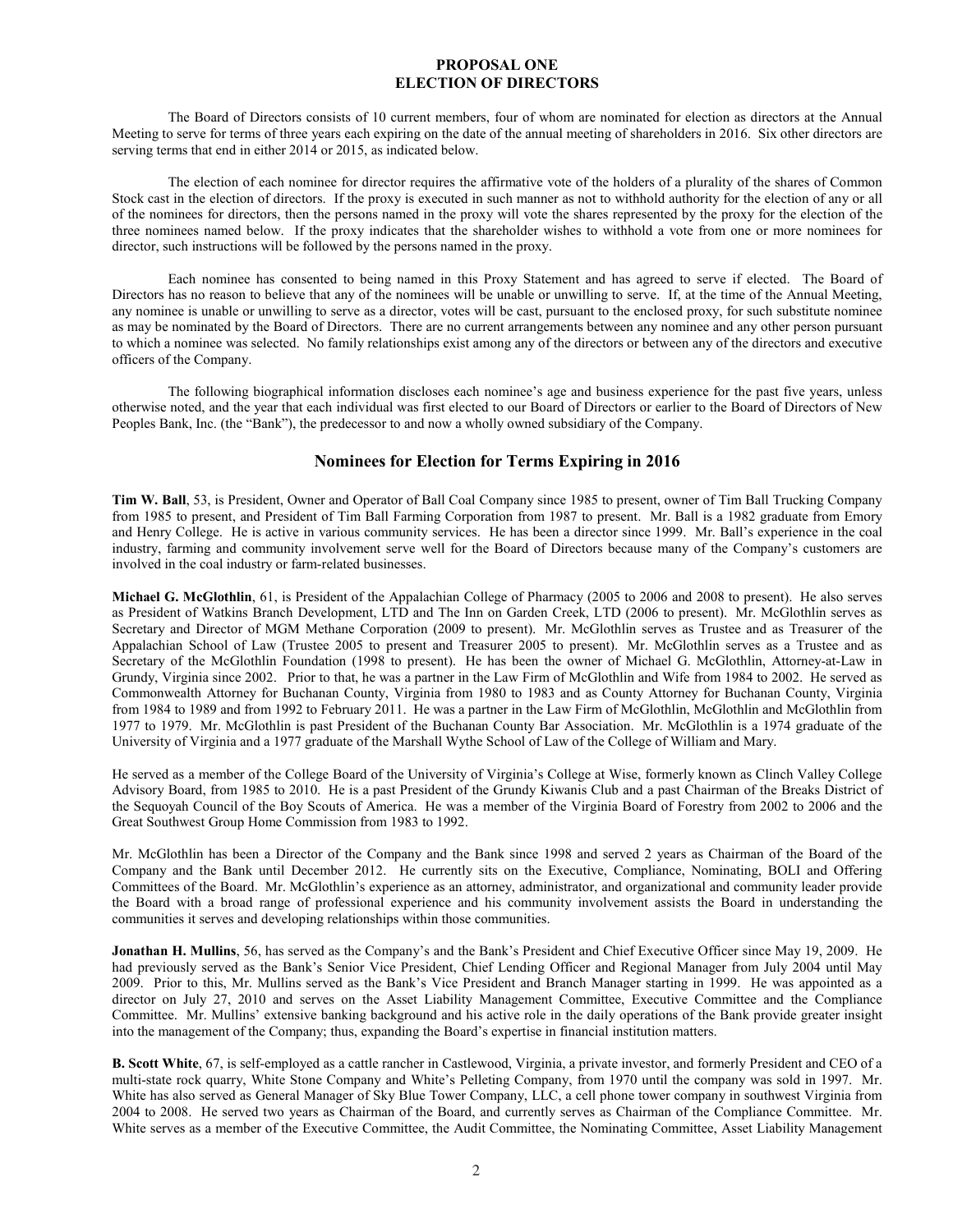Committee, BOLI Committee, Director Loan Committee and the Offering Committee of the Company. He has been a director since 1998. Mr. White's experience as a small business owner and rancher provides experience to the Board relevant to its small business customer base.

# **THE BOARD OF DIRECTORS RECOMMENDS THAT THE SHAREHOLDERS VOTE "FOR" THE NOMINEES SET FORTH ABOVE.**

# **PROPOSAL TWO ADVISORY VOTE ON THE APPROVAL OF COMPENSATION OF THE NAMED EXECUTIVE OFFICERS**

The Dodd-Frank Wall Street Reform and Consumer Protection Act of 2010 (the Dodd-Frank Act) enables our shareholders to approve, on an advisory or nonbinding basis, the compensation of the Company's named executive officers, as described in the disclosures and discussion regarding executive compensation in this proxy statement. Our performance-related compensation philosophy is the basis for all of our compensation decisions. Please refer to "Executive Compensation" for an overview of the compensation of the Company's named executive officers, as required by Securities and Exchange Commission rules. At the 2011 Annual Meeting of Shareholders, the shareholders approved a proposal on how frequently to hold this advisory nonbinding vote on compensation for named executive officers, which was to hold such vote annually.

We are asking for stockholder approval of our named executive officers' compensation as described in this proxy. The vote is not intended to address any specific item of compensation, but rather the overall compensation of our named executive officers and the compensation policies and practices discussed in this proxy. Because the vote is advisory, it will not be binding on the Company or its Board of Directors. However, the Compensation Committee will take into account the outcome of the vote when considering future executive compensation arrangements. The compensation of our Chief Executive Officer, Jonathan Mullins, is included in the overall executive officer compensation which is the subject of this Proposal. Mr. Mullins was a member of the Board's Compensation Committee until December 4, 2012 although he does not participate in any discussion or approval of his own compensation. The vote of a majority of shares present in person by proxy and entitled to vote is required to approve this resolution.

# **THE BOARD OF DIRECTORS RECOMMENDS THAT THE SHAREHOLDERS VOTE "FOR" APPROVAL OF THE COMPENSATION OF THE NAMED EXECUTIVE OFFICERS.**

# **PROPOSAL THREE RATIFICATION OF APPOINTMENT OF INDEPENDENT AUDITORS**

For the year ending December 31, 2013, the Audit Committee of the Board of Directors has selected Elliott Davis, LLC, an independent registered public accounting firm, to perform the audit of the Company's financial statements.

The selection of Elliott Davis, LLC as the Company's independent auditors is not required to be submitted to a vote of the shareholders for ratification. The Company is doing so because it believes that it is a matter of good corporate practice. If the shareholders fail to vote on an advisory basis in favor of the selection of Elliott Davis, LLC, the Audit Committee will reconsider whether to retain Elliott Davis, LLC, and may retain that firm or another firm without re-submitting the matter to the shareholders. Even if the shareholders ratify the appointment, the Audit Committee may, in its discretion, direct the appointment of a different independent registered public accounting firm at any time during the year if it determines that a change would be in the Company's best interests. Approval of this Proposal requires the affirmative vote of a majority of the shares voted on the Proposal.

A representative of Elliott Davis, LLC is expected to be at the Annual Meeting of Shareholders. That representative will have the opportunity to make a statement at the meeting and will be available to respond to appropriate questions.

# **THE BOARD OF DIRECTORS RECOMMENDS THAT THE SHAREHOLDERS VOTE "FOR" THE RATIFICATION OF THE APPOINTMENT OF ELLIOTT DAVIS, LLC AS THE INDEPENDENT REGISTERED PUBLIC ACCOUNTING FIRM FOR THE YEAR ENDING DECEMBER 31, 2013.**

## **Incumbent Directors Whose Terms Expire in 2014**

**John Cox**, 56, is the owner of Cox Tractor Company located in Kingsport, Tennessee, a farm equipment business that he has owned and operated since 1978. Mr. Cox is also a local farmer and entrepreneur. He graduated with high honors from the University of Tennessee in 1978, where he obtained a Bachelor of Science Degree in Business Administration. Mr. Cox has served as a director since 1998 and currently serves as Chairman of the Board of Directors of the Company and the Bank since December 2012. He is also the Chairman of the Compensation Committee, a member of the Audit Committee, Compliance Committee, Asset Liability Management Committee, Offering Committee, Executive Committee, BOLI Committee and Nominating Committee. Mr. Cox's tenure on the Board and his experience in agriculture and agriculturally related small business support the Company's significant customer base in these markets.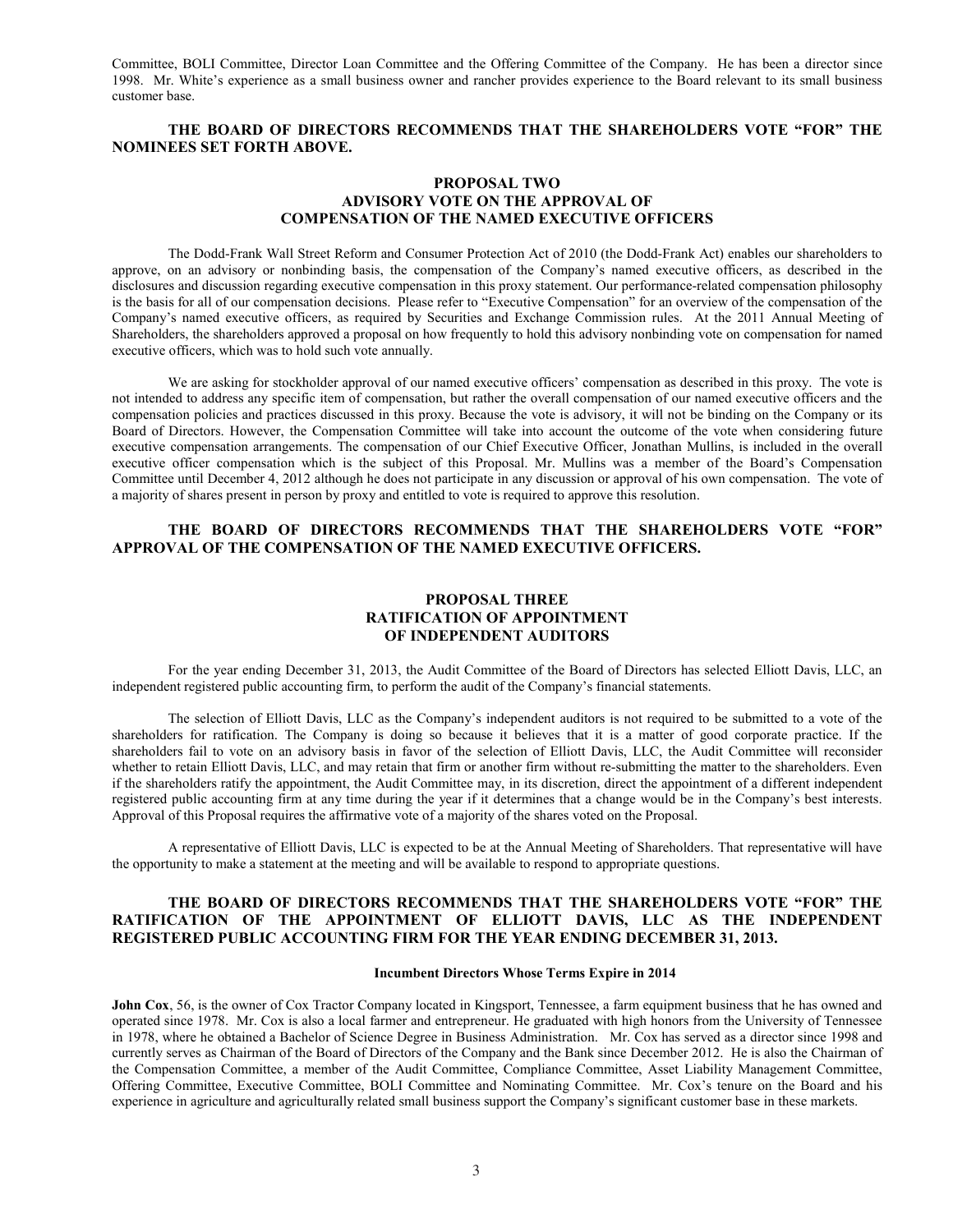**Charles H. Gent, Jr.**, 53, is self-employed in the logging and farming industry in Honaker, Virginia and currently serves as Vice Chairman of the Board of Directors of the Company and the Bank since December 2012. He is president of C & R Gent Logging from 1992 to present. Mr. Gent is also involved in farming and various real estate ventures with his family. He was vice president and owner of Genwal Coal Company in Utah from the years 1981 to 1989. He is actively involved in several community activities. He has been a director since 1998 and serves on the Audit Committee, Compensation Committee and Executive Committee. Mr. Gent's experience in logging and mining, as well as real estate, provides experience to the Board relevant to understanding these businesses in the Company's rural markets.

**Eugene Hearl,** 81, is a retired banker that has over 40 years of banking experience serving in capacities as President and CEO for two community banks, TruPoint Bank and the former Cumberland Bank, and as a Regional President for the former Dominion Bank, all in the Southwest Virginia market area of the Company. Mr. Hearl was appointed as a director on November 29, 2010 and serves on the Audit Committee, Compensation Committee, Director Loan Committee, Asset Liability Management Committee, Compliance Committee and the Executive Committee of the Board of Directors. Mr. Hearl's vast wealth of knowledge in community banking and the various industries in our local markets provide additional financial institution management skills and perspective to the Board.

### **Incumbent Directors Whose Terms Expire in 2015**

**Joe M. Carter**, 75, is a retired general manager of Daugherty Chevrolet in Gate City, Virginia which he served 43 years in this role from 1965 to April 2008. Mr. Carter is a 1958 graduate of the Whitney Business School formerly located in Kingsport, Tennessee. He served as an advisory Board member of the former Peoples Bank, Inc. and its successors, Premier Bank – Central, NA and First Virginia Bank Southwest until his resignation in 1998. Mr. Carter is a Trustee of Thomas Village Baptist Church for the past 26 years and its Treasurer for the past thirteen years. He also has served on the Scott County Economic Development Board of Directors from 1998 to 2000. He has been a director since 1998 and served on the Audit Committee from 1998 until 2004. He currently serves on the Director Loan Committee and Asset Liability Management Committee of the Bank. Mr. Carter's experience in the automotive industry and consumer finance assists the Board of Directors in understanding these businesses which are important in the Company's markets.

**Harold Lynn Keene**, 58, is President of Keene Carpet, Inc. since 1976 to present and former President of Harold Keene Coal Co., Inc. since 1984 until its sale in January 2011. Mr. Keene received his bachelor of science degree in accounting from East Tennessee State University in 1976. He formerly served as a bank director for Peoples Bank, Inc. from 1987 and its successor bank Premier Bank-Central, NA until 1997 in which he was an Audit Committee member during his entire tenure and Chairman of the Board for two years. He served as an advisory board member with First Virginia Bank Southwest from 1997 to 1998. He has been a director of New Peoples and its Audit Committee Chairman since 1998. Mr. Keene also serves on the Executive Committee, the Offering Committee, the Nominating Committee, Director Loan Committee, Asset Liability Management Committee, BOLI Committee and Compliance Committee and has been Chairman of the Board for two years. Mr. Keene's experience in banking, in particular, but also in the coal industry, provide an important resource to the Board of Directors in dealing with bank and finance related matters and the coal industry, an important market for the Company.

**Fred W. Meade**, 79, is President and Owner of Big M Stores, Inc., a retail department store and flooring business since 1973 and is also involved in real estate development and rental properties since 1980. He served as a Board member of Southwest Bank of Virginia from 1971 until it sold in 1980. He subsequently served as an advisory board member for the former Bank of Virginia and Signet Bank from 1980 until 1997. Mr. Meade is a member of the Russell County Economic Development board for the past twenty-one years. In addition, he has served as a member of the Board of Directors of the Russell County Chamber of Commerce. He is a life-long resident of Russell County. Mr. Meade serves as a deacon of the First Baptist Church of St. Paul, Virginia. He has been a director since 1998 and has served as Chairman of the Board of Directors for the Company and the Bank for two years. He currently is a member of the Executive Committee, the Director Loan Committee, Nominating Committee and the Compensation Committee. Mr. Meade's experience in the retail business, real estate, economic development, and bank board experience are very important to the Board of Directors.

#### **Executive Officers Who Are Not Directors**

The following biographical information discloses the age and business experience in the past five years for each of our executive officers who are not directors.

**Frank Sexton, Jr.**, 63, has served as Executive Vice President and Chief Operating Officer of both the Company and the Bank since December 2003. He had previously served as the Company's Executive Vice President, Chief Financial Officer and Secretary since 2001 and the Bank's Executive Vice President and Cashier since 1998.

**C. Todd Asbury**, 42, has served as Executive Vice President, Chief Financial Officer, and Treasurer of both the Company and the Bank since May 2009. Mr. Asbury has served as Secretary of the Company and the Bank since May 2010. He served as Senior Vice President, Chief Financial Officer, and Treasurer of the Company and the Bank starting in December 2003.

**Stephen Trescot,** 64, has served as Executive Vice President and Chief Credit Officer of the Bank since February 28, 2011 until present. Mr. Trescot retired from Wachovia Bank in January 2009, after serving as Senior Credit Officer and Senior Loan Review Officer. He was with Wachovia for thirty-six years. Since retirement, Mr. Trescot served as Senior Vice President, Regional Credit Administrator with Washington Trust Bank, Senior Vice President, Senior Loan Review Officer with BB and T and as Member, Credit Risk Management, LLC.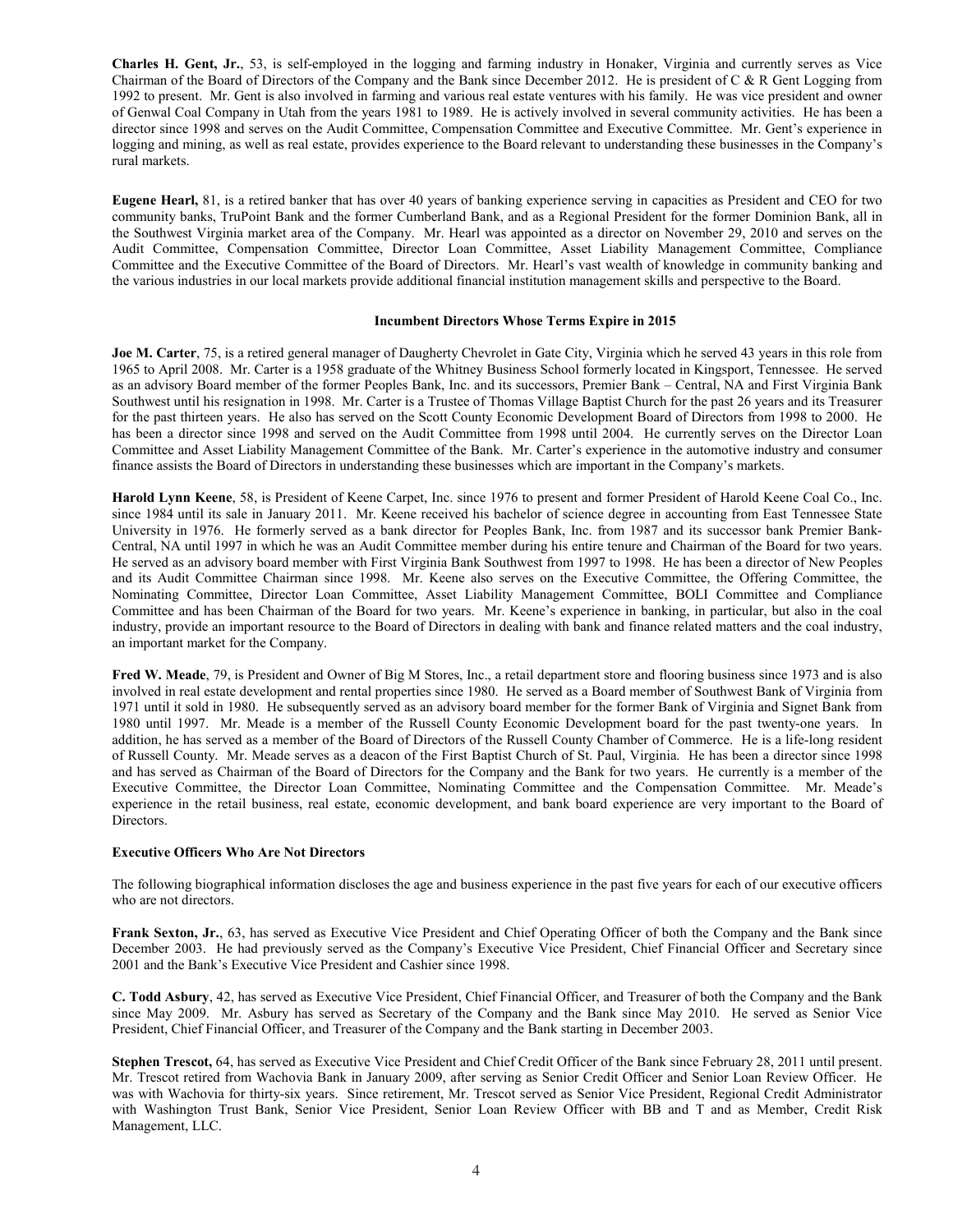#### **Security Ownership of Management**

The following table sets forth, as of March 28, 2013 certain information with respect to beneficial ownership of shares of Common Stock by each of the members of the Board of Directors, by each of the executive officers named in the "Summary Compensation Table" below and by all directors and executive officers as a group. Beneficial ownership includes shares, if any, held in the name of the individual's spouse, minor children or other relatives of the individual living in such person's home, as well as shares, if any, held in the name of another person under an arrangement whereby the director or executive officer can vest title in himself at once or at some future time. **Exercisable** 

| <b>Name of Beneficial Owner</b><br>C. Todd Asbury | <b>Common Stock</b><br><b>Beneficially Owned</b> <sup>(1)</sup><br>1,000 | <b>Exercisable</b><br><b>Options</b><br><b>Beneficially</b><br>Owned $(2)$<br>21,450 | <b>Exercisable</b><br><b>Common Stock</b><br>$\frac{\text{Warrants} (10)}{1}$<br>200 | <b>Total Shares</b><br><b>Beneficially</b><br>Owned<br>22,650 | Percent<br>of Class <sup>(3)</sup><br>$\ast$ |
|---------------------------------------------------|--------------------------------------------------------------------------|--------------------------------------------------------------------------------------|--------------------------------------------------------------------------------------|---------------------------------------------------------------|----------------------------------------------|
| Tim W. Ball                                       | 3,432                                                                    | 10,920                                                                               |                                                                                      | 14,352                                                        | $\ast$                                       |
| Joe M. Carter                                     | $29,123$ <sup>(4)</sup>                                                  | 10,920                                                                               | 832                                                                                  | 40,875                                                        | $\ast$                                       |
| John D. Cox**                                     | $321,595^{(5)}$                                                          | 10,920                                                                               | 53,703                                                                               | 386,218                                                       | 1.76%                                        |
| Charles H. Gent, Jr.**                            | $31,170^{(6)}$                                                           | 10,920                                                                               | 800                                                                                  | 42,890                                                        | $\ast$                                       |
| Eugene Hearl                                      | 2,931                                                                    |                                                                                      | 366                                                                                  | 3,297                                                         | $\ast$                                       |
| Harold Lynn Keene**                               | 3,437,589                                                                | 8,060                                                                                | 678,527                                                                              | 4,124,176                                                     | 18.28%                                       |
| Michael G. McGlothlin**                           | 401,601                                                                  | 10,920                                                                               |                                                                                      | 469,187                                                       | 2.14%                                        |
| Fred W. Meade**                                   | 43,657 $(7)$                                                             | 10,920                                                                               | 952                                                                                  | 55,529                                                        | $\ast$                                       |
| Jonathan H. Mullins**                             | 3,200                                                                    | 22,880                                                                               | 420                                                                                  | 26,500                                                        | $\ast$                                       |
| Frank Sexton, Jr.                                 | $50,440^{(8)}$                                                           | 26,812                                                                               | 3,595                                                                                | 80,847                                                        | $\ast$                                       |
| Stephen Trescot                                   |                                                                          |                                                                                      |                                                                                      |                                                               | $\ast$                                       |
| B. Scott White**                                  | $3,918,834^{(9)}$                                                        | 8,060                                                                                | 707,379                                                                              | 4,634,273                                                     | 20.52%                                       |
| All Directors and Executive<br>$\sim$ $\sim$      | 8,244,572                                                                | 152,782                                                                              | 1,503,440                                                                            | 9,900,794                                                     | 42.08%                                       |

Officers as a group (13

Percentage of ownership is less than one percent of the outstanding shares of Common Stock.

\*\* Members of the Executive Committee.

(1) Except as otherwise indicated, each director, director nominee or executive officer has sole voting power and investment power with respect to the shares shown.

(2) Includes options and warrants that are exercisable within 60 days on March 28, 2013

(3) Based on 21,871,063 shares of Common Stock issued and outstanding on March 28, 2013

- (4) Includes 8,201 shares held by Mr. Carter's wife.
- (5) Includes 51,193 shares held by Mr. Cox's wife.
- $(6)$  Includes 2,860 shares held by Mr. Gent's wife, 2,860 shares Mr. Gent holds as custodian for his child, and 4,000 held jointly with his wife.

 $(7)$  Includes 36,036 shares Mr. Meade holds jointly with his wife.

(8) Includes 440 shares Mr. Sexton holds jointly with his child.

(9) Includes 153,000 shares held by Mr. White's wife and 8,000 shares Mr. White holds as trustee.

(10) Common stock warrants are exercisable immediately at \$1.75 per share for five years from the date of issuance.

### **Security Ownership of Certain Beneficial Owners**

As of March 28, 2013, the following persons are known to us that beneficially own five percent or more of the Company's stock. Other than as disclosed below, the Company is not aware of any person or group, as those terms are defined in the Securities Exchange Act of 1934, who beneficially owned more than 5% of the outstanding Common Stock as of March 28, 2013.

|                                      | Amount and Nature of |                  |  |  |
|--------------------------------------|----------------------|------------------|--|--|
| Name and Address of Beneficial Owner | Beneficial Ownership | Percent of Class |  |  |
| Harold Lynn Keene                    | 4, 124, 176          | 18.28%           |  |  |
| Post Office Box 1320                 |                      |                  |  |  |
| Lebanon, Virginia 24260              |                      |                  |  |  |
| Richard G. Preservati                | 3,589,999            | 16.04%           |  |  |
| Post Office Box 1003                 |                      |                  |  |  |
| Princeton, West Virginia 24740       |                      |                  |  |  |
| Blaine Scott White                   | 4,634,273            | 20.52%           |  |  |
| Post Office Box 520                  |                      |                  |  |  |
| Castlewood, Virginia 24224           |                      |                  |  |  |

persons)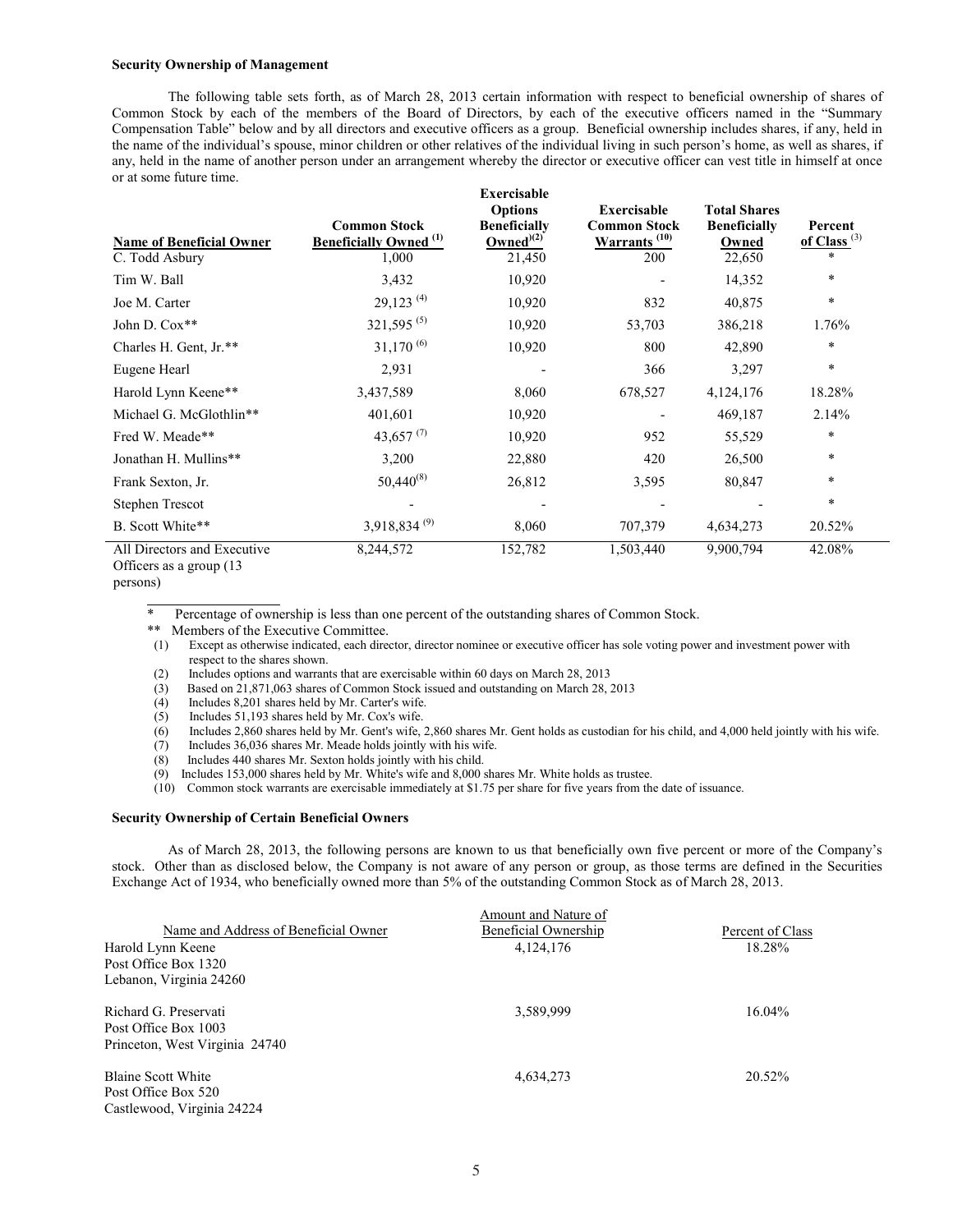### **Section 16(a) Beneficial Ownership Reporting Compliance**

Section 16(a) of the Securities Exchange Act of 1934 requires our directors and certain of our officers to file reports with the Securities and Exchange Commission ("SEC") indicating their holdings of, or transactions in, our equity securities. Based on a review of these reports and written representations furnished to us, we believe that our directors and officers complied with all Section 16(a) filing requirements with respect to 2012.

#### **Director Compensation**

The following table sets forth, as of December 31, 2012, certain information with respect to director compensation for each of the members of the Board of Directors. The directors did not receive any other compensation during 2012 for their services as directors on the Board.

| <b>Director Compensation for 2012</b> |                                                      |            |  |  |  |
|---------------------------------------|------------------------------------------------------|------------|--|--|--|
|                                       | <b>Fees Earned or Paid in</b><br>$\text{Cash}^{(1)}$ |            |  |  |  |
| Name                                  | <b>(\$)</b>                                          | Total (\$) |  |  |  |
| Tim W. Ball                           | 9,500                                                | 9,500      |  |  |  |
| Joe M. Carter                         | 19,100                                               | 19,100     |  |  |  |
| John D. Cox                           | 16,600                                               | 16,600     |  |  |  |
| Charles H. Gent, Jr.                  | 12,300                                               | 12,300     |  |  |  |
| Eugene Hearl (1)                      | 16,500                                               | 16,500     |  |  |  |
| Harold Lynn Keene, Jr.                | 22,300                                               | 22,300     |  |  |  |
| A. Frank Kilgore                      | 7,400                                                | 7,400      |  |  |  |
| Michael G. McGlothlin                 | 11,100                                               | 11,100     |  |  |  |
| Fred W. Meade                         | 19,000                                               | 19,000     |  |  |  |
| Jonathan H. Mullins                   | 12,600                                               | 12,600     |  |  |  |
| <b>B.</b> Scott White                 | 19,500                                               | 19,500     |  |  |  |

(1) Each of the directors holds stock options covering shares of our common stock except Director Hearl who joined the Board on November 29, 2010. Such amounts are all reflected in the Beneficial Ownership Table.

(2) Former Director A. Frank Kilgore resigned from the Board of Directors on January 8, 2013 due to his increasingly busy schedule with his law practice and various other business interests in which he is actively engaged.

In 2012, each director was paid \$700 per month for service on the Board of Directors and \$200 per committee meeting for each committee of which a director is a member. For 2013, the fees remain the same.

## **CORPORATE GOVERNANCE**

#### *General*

Our business and affairs are managed under the direction of the Board of Directors in accordance with the Virginia Stock Corporation Act and our Articles of Incorporation and Bylaws. Members of the Board are kept informed of our business through discussions with our executive officers and other officers, by reviewing materials provided to them and by participating in meetings of the Board and its committees.

The Board of Directors has determined that all ten members are independent as defined by the listing standards of the NASDAQ Stock Market ("NASDAQ") except Jonathan H. Mullins who serves as the Company and Bank President and CEO. In reaching this conclusion, the Board of Directors considered that the Company and its subsidiary bank conduct business with companies of which certain members of the Board of Directors or members of their immediate families are or were directors or officers. In making that determination, the Board of Directors considered that former Director Kilgore provided legal counsel to the Company and subsidiaries and Director Meade's company provided supplies for branch locations.

#### *Code of Ethics*

The Board of Directors has adopted a Code of Ethics for our directors, executive officers, and senior officers who have financial responsibilities. The Code of Ethics is designed to promote, among other things, honest and ethical conduct, proper disclosure of financial information in our periodic reports, and compliance with applicable laws, rules and regulations by our senior officers who have financial responsibilities. A copy of the Code of Ethics may be obtained on our website at www.npbankshares.com/code-ofethics.php.

#### *Whistleblower Procedures*

The Audit Committee and the Board of Directors have approved procedures for the receipt, retention and treatment of reports or complaints to the Audit Committee regarding accounting, internal accounting controls, auditing matters and legal or regulatory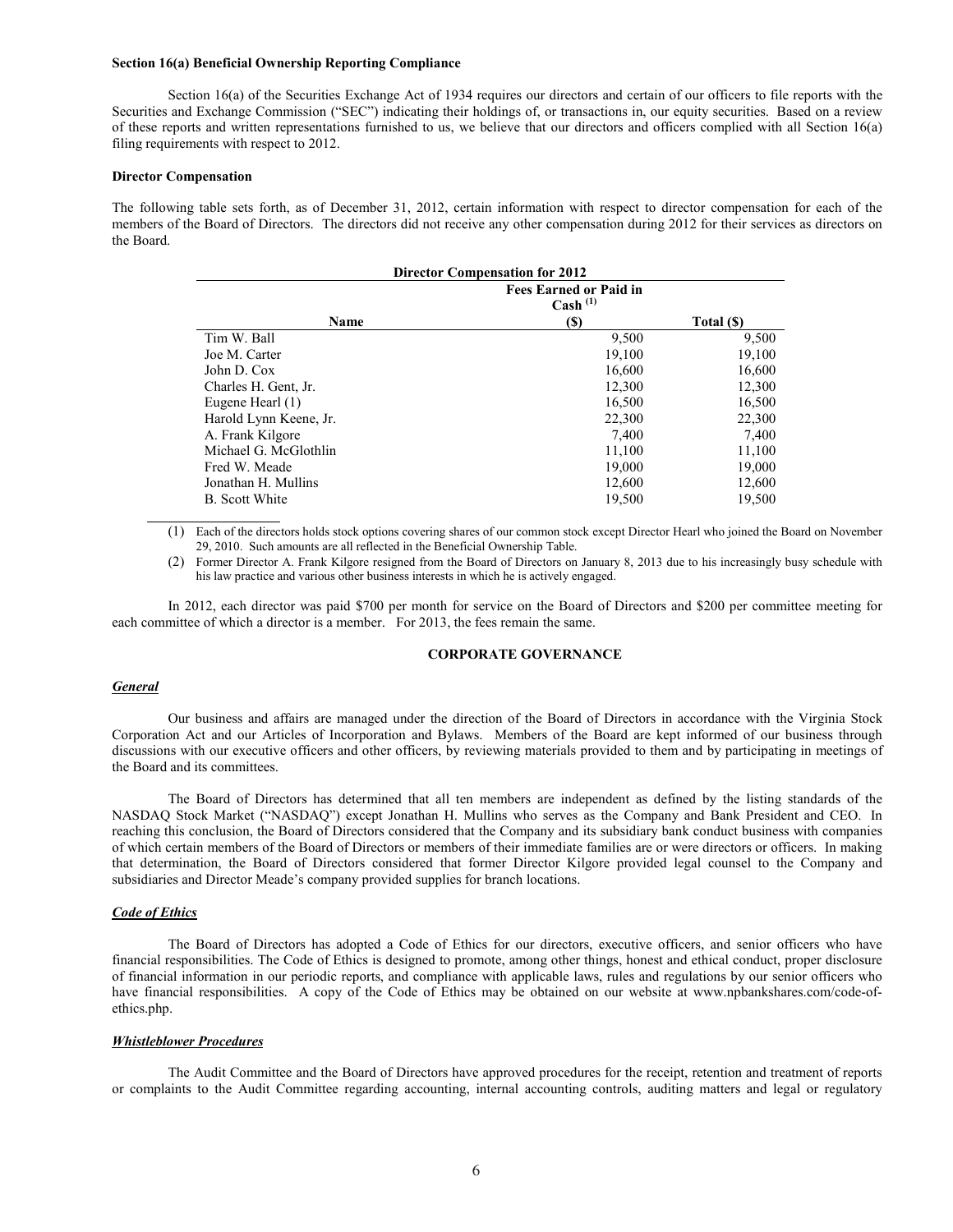matters. There are also procedures for the submission by Company or Bank employees of confidential, anonymous reports to the Audit Committee of concerns regarding questionable accounting or auditing matters.

#### *Communications with Directors*

Any director may be contacted by writing to him c/o Post Office Box 1810, Honaker, Virginia 24260. Communications to the directors as a group may be sent to the same address, c/o the Secretary of the Company. We promptly forward, without screening, all such correspondence to the indicated directors.

#### *Board Leadership*

The Company's and the Bank's Board of Directors are composed of non-management members except the Chief Executive Officer. The Chairman of the Board is occupied by a non-management member and typically rotates every two years. The Board believes that the principal role of the President and Chief Executive Officer is to manage the business of the company in a safe, sound, and profitable manner. The role of the Board, including its Chairman, is to provide independent oversight of the President and Chief Executive Officer, to oversee the business and affairs of the organization for the benefit of its shareholders, to adopt or approve major policies and procedures, to oversee financial reporting and compliance, and to balance the interests of the Company's constituencies including shareholders, customers, employees, and communities. Executive sessions of the Board are held periodically with the absence of the Chief Executive Officer.

The Company's leadership structure consists of varying levels of authority, responsibility and risk exposure that increase through each incremental level of management hierarchy. The senior management team reports directly to the CEO and meets collectively on a regular basis, and dialogs daily regarding the Bank's activities. The senior management team manages every aspect of the Bank's activities and acts as a primary communications medium across all functional areas of the organization. This structure enables information and management guidance to flow easily up, down and horizontally.

## *Board's Role in Risk Oversight*

The Board is intimately engaged in overseeing the risk management of the Company, including credit risk, liquidity risk, interest rate risk and operational risk. This is accomplished through a strong committee system consisting of the Asset Liability ("ALCO") Committee, the Director's Loan Committee, the Compensation Committee, the Compliance Committee and the Audit Committee, each of which meets with scheduled frequency with its senior staff counterparts. In addition, the leadership structure of the Board of Directors (independent chair) supports the Board's independent risk oversight role. Each of these committees is composed of directors who are familiar with their areas of responsibility. Senior management is responsible for day-to-day risk management in each functional area and report at each full Board meeting on the risk-related matters within their area of responsibility. In addition, the Board receives and reviews minutes from each committee and additional commentary from each respective committee chair is provided as deemed appropriate. Data reviewed are both historical and forward-looking to enable the Board to look at both recent outcomes and to the likelihood of various future outcomes. The entire executive management team attends all Board meetings and remains for the duration of the meeting except when the Board goes into Executive Session.

### *Board Committees*

The Boards of the Company and the Bank are identical in membership. The Boards have standing executive, nominating, audit and compensation committees (or committees performing similar functions) as listed below. The Board of Directors has adopted charters for its Audit Committee, Compensation Committee and Nominating Committee to define the duties and responsibilities of those committees. These charters are available on our website at www.npbankshares.com. The Board has established a Compliance Committee in conjunction with its formal written agreement with the Federal Reserve Bank of Richmond and the Virginia State Corporation Commission Bureau of Financial Institutions ("Written Agreement".) The Board may, from time to time, establish committees for specific, designated purposes.

#### *Board and Committee Meeting Attendance*

There were 15 meetings of the Board of Directors in 2012. Each of our directors attended at least 75% of the aggregate of the total number of meetings of the Board of Directors and the total number of meetings of committees on which the director served, with the exception of Mr. Kilgore who attended 44% of such meetings and Mr. Hearl who attended 54% of such meetings due to Mr. Hearl's temporary leave of absence.

We encourage, but do not require, members of the Board of Directors to attend the annual meeting of shareholders. All of the directors attended the 2012 annual meeting of shareholders except Mr. Kilgore.

*Executive Committee* - The Company and the Bank also have an Executive Committee which is chaired by the Board Chair. Its members include Messrs. Cox (Chairman), Gent, McGlothlin White, Meade, Hearl, Mullins and Keene. The members are elected annually by the full Board, as are the members of every standing Committee. The Executive Committee, when necessary, is empowered to act on behalf of the full Board between scheduled Board meetings. The Executive Committee met one time in 2012.

*Nominating Committee -* The Nominating Committee was created in May 2006 to propose prospective members for nomination to the Board of Directors. All decisions by the Nominating Committee relating to the nominations of prospective Board members are reported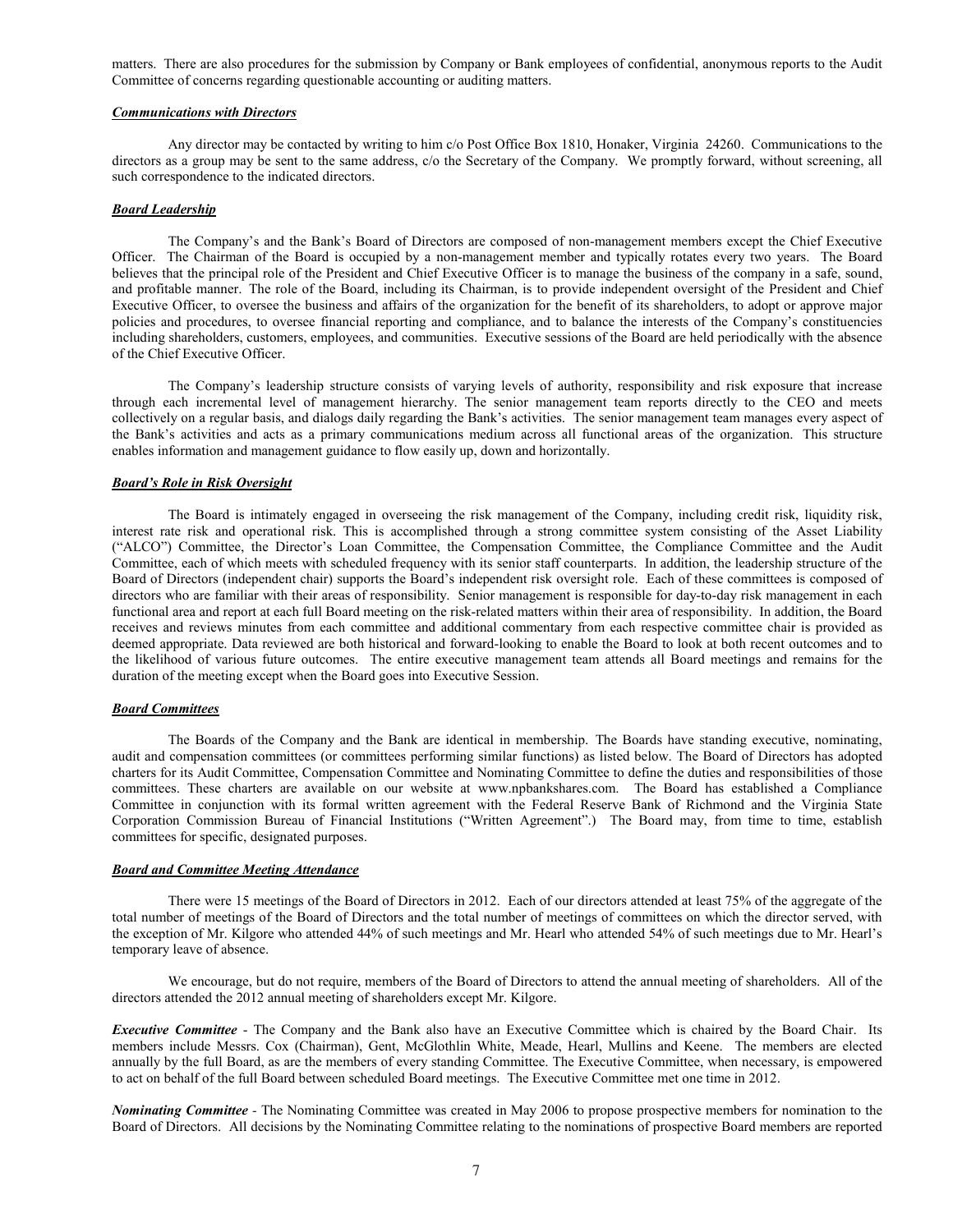to the full Board of Directors. The members of the Nominating Committee include Messrs. Cox, Keene, McGlothlin, Meade and White. All of the members of the Committee are independent as defined in the NASDAQ Stock Market Listing Rules. The Committee met once in 2013 at which time the recommendations for nominees in the 2013 proxy were discussed for the Board of Directors' approval.

Shareholders entitled to vote for the election of directors may submit candidates for consideration by the Nominating Committee if the Committee receives timely written notice, in proper form, for each such recommended director candidate. If the notice is not timely and in proper form, the nominee will not be considered. Any candidates recommended by a shareholder will be reviewed and considered in the same manner as all other director candidates considered by the Board.

In accordance with our Bylaws, any shareholder entitled to vote in the election of directors may directly nominate one or more persons for election as director(s) at an annual meeting if the nomination is made in writing. Any such shareholder nominations must be received by our Secretary within the timeframe set forth in "Proposals for 2014 Annual Meeting of Shareholders" below. To be in proper form, the notice must include (a) the name and address of the shareholder who intends to make the nomination of the person(s) and of the person(s) to be nominated; (b) a representation that the shareholder is the owner of our stock entitled to vote at such meeting and intends to appear in person or by proxy at the meeting to nominate the person(s) specified in the notice; (c) a description of all arrangements or understandings between the shareholder and each nominee for director and any other person(s) (naming such person(s)) pursuant to which the nomination(s) are to be made by the shareholder; (d) such other information regarding such nominee proposed by such shareholder as would be required to be included in a proxy statement filed pursuant to the proxy rules of the Securities and Exchange Commission, had the nominee been nominated, or intended to be nominated, by the Board of Directors, including, but not limited to, the amount and nature of his beneficial ownership of our securities and his principal occupation for the past five years; and (e) the written consent of each nominee to serve as a director if so elected.

The Nominating Committee considers, at a minimum, the following factors in recommending to the Board potential new directors, including candidates submitted by shareholders, or the continued service of existing directors:

- the ability of the prospective nominee to represent the interests of our shareholders;
- the prospective nominee's standards of integrity, commitment and independence of thought and judgment;
- the prospective nominee's ability to dedicate sufficient time, energy and attention to the diligent performance of his or her duties, including the prospective nominee's service on other public company boards; and
- the extent to which the prospective nominee contributes to the range of talent, skill and expertise appropriate for the Board of Directors.

The Board's priorities in evaluating Board candidates and the relative weight it gives to any given characteristic will vary from time to time based on the particular needs of the Board and us at the time and based on the expertise of the incumbent members of the Board of Directors. Diversity was not considered as a factor in selecting the current directors for nomination for an additional term.

To identify candidates for nomination, the Nominating Committee does the following:

- Establish criteria and qualifications for the selection of new directors to serve on the board.
- Identify individuals believed to be qualified as candidates to serve on the Board (including from among those individuals recommended by shareholders) and recommend the candidates for any directorships to be filled by the Board or by the shareholders at an annual or special meeting. In addition, the Committee reviews and makes recommendations to the Board with respect to whether members of the Board should stand for re-election.
- Conduct all necessary and appropriate inquiries into the backgrounds and qualifications of possible candidates as directors. In that connection, the Committee has sole authority to retain and to terminate any search firm used to assist it in identifying candidates to serve as directors of the Company, including sole authority to approve the fees payable to such search firm and any other terms of retention.
- Review and make recommendations to the Board, as the Committee deems appropriate regarding the composition and size of the Board in order to ensure the Board has the requisite expertise and its membership consists of persons with sufficient expertise and independent backgrounds and always consists of a majority of independent directors in accordance with NASDAQ listing standards.

*Compensation Committee -* The Compensation Committee of the Company and the Bank reviews management's performance and compensation, and reviews and sets guidelines for compensation of all employees, including the Company's executive officers. This includes recommendations to the Board of Directors with respect to the executive officers' bonuses and long-term incentive awards under our stock option plan. Currently, the individuals serving as Chief Executive Officer and as executive officers of the Company also serve in the same capacities, respectively, for the Bank, except Mr. Trescot, who only serves as an executive officer of the Bank and not the Company. These executive officers are presently compensated for services rendered by them to the Bank, but not for services rendered by them to the Company. All decisions by the Compensation Committee relating to the compensation of our executive officers are reported to the full Board of Directors. Except for his own compensation, Mr. Mullins provides information and advice to the Compensation Committee regarding the form and amount of compensation of executive officers. No other executive officer participates in this process with the Committee. The Compensation Committee may not delegate its authority and has not utilized a consultant.

The Compensation Committee and Board attempt to align performance and compensation based upon strategic goals that are incorporated in the Company's budget as approved by the Board of Directors. We believe that our conservative but competitive compensation policies and practices are unlikely to create risks that are reasonably likely to have a materially adverse effect on New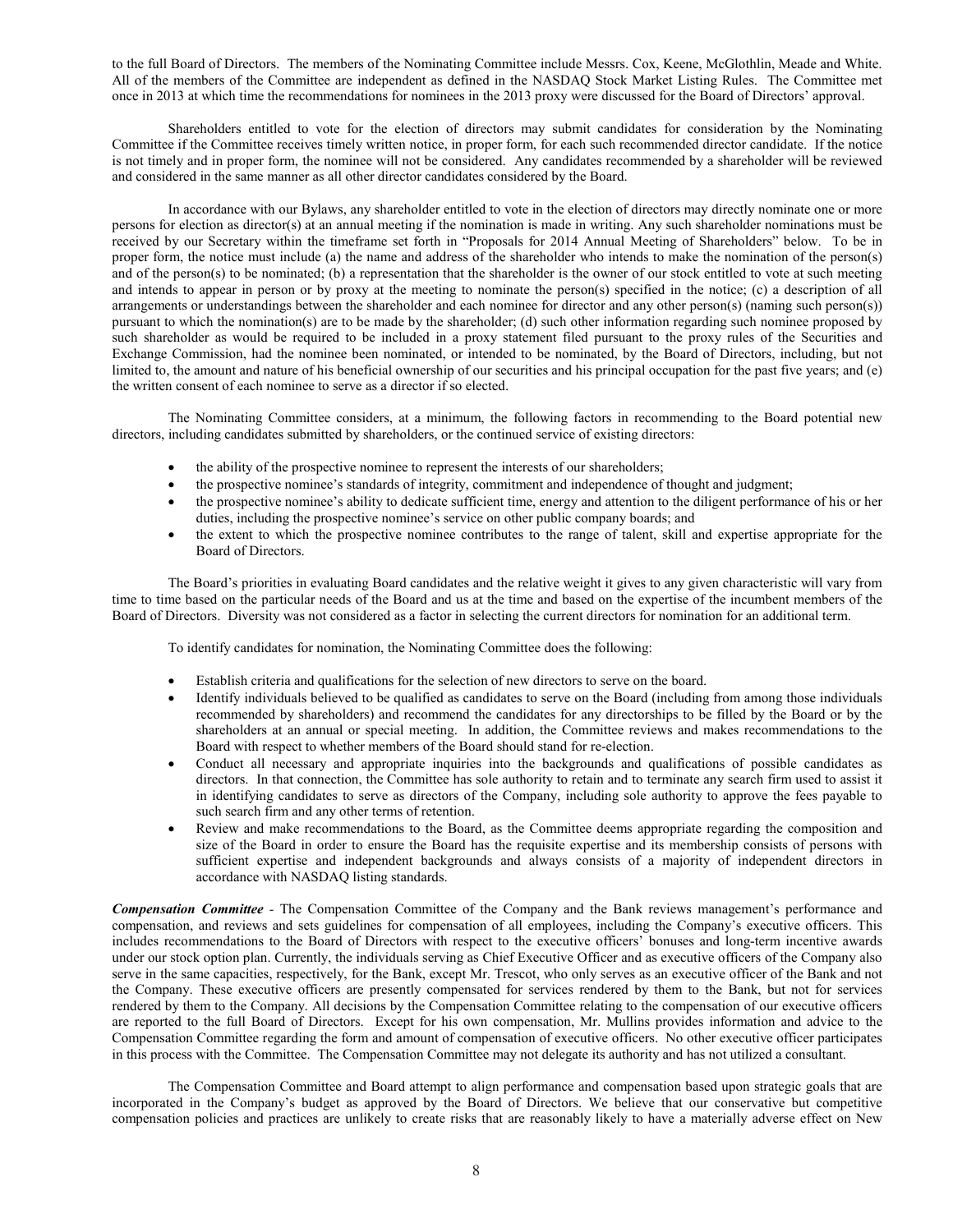Peoples. As discussed in this Proxy Statement, most of the compensation that we pay consists of annually determined salaries and bonuses. This permits the Board of Directors to review annually the budget versus actual performance, internal policy limits for various key performance ratios, asset quality ratios, interest rate sensitivity shocks, liquidity management, and capital levels before compensation is set. All of these components together with continuation of employment are assessed each year. It is at the discretion of the Board of Directors to pay cash bonuses or any other incentives if goals are met or exceeded. So, for example in 2012 the Board did not pay bonuses to any employee. We believe that this substantially contemporaneous approach to determining compensation is not likely to encourage excessive risk taking and in fact allows the Board to align compensation with business factors such as acceptable versus unacceptable risk taking.

The members of the Compensation Committee are Messrs. Cox (Chairman), Gent, Hearl, and Meade, all of whom the Board in its business judgment has determined are independent as defined by the NASDAQ Stock Market Listing Rules. The Compensation Committee held four meetings in 2012. For additional information regarding executive compensation and the Compensation Committee, see "Executive Compensation and Related Party Transactions" below.

*Audit Committee -* The Audit Committee assists the Board of Directors in fulfilling the Board's oversight responsibility to the shareholders relating to the integrity of our financial statements, our compliance with legal and regulatory requirements, the qualifications, independence and performance of our independent public accountants and the performance of the internal audit function. The Audit Committee is directly responsible for the appointment, compensation, retention and oversight of the work of the our independent public accountants engaged for the purpose of preparing or issuing an audit report or performing other audit, review or attestation services for us. The Board of Directors and the Audit Committee have adopted a written charter for the Audit Committee.

The members of the Audit Committee are Messrs. Cox, Gent, Hearl, Keene (Chairman) and White. The Board in its business judgment has determined that all of the members of the Audit Committee are independent as defined by NASDAQ Stock Market Listing Rules and applicable SEC regulations. The Board of Directors also has determined that all of the members of the Audit Committee have sufficient knowledge in financial and auditing matters to serve on the Audit Committee and that Mr. Keene qualifies as an audit committee financial expert as defined by SEC regulations.

The Audit Committee held twelve meetings in 2012. For additional information regarding the Audit Committee, see "Audit Information – Audit Committee Report" below.

*Compliance Committee* – The Compliance Committee of the Company and the Bank provides oversight of the Company's and Bank's compliance with the Written Agreement entered into on July 29, 2010 with the banking regulators. This Committee met eleven times in 2012 and reviewed management's progress in meeting the requirements of this agreement. The Committee consists of Chairman Scott White, John Cox, Eugene Hearl, Harold Lynn Keene, Michael McGlothlin, and Jonathan H. Mullins.

### **EXECUTIVE COMPENSATION AND RELATED PARTY TRANSACTIONS**

The following table is a summary of compensation that we paid for the fiscal years ended December 31, 2012 and 2011 to the named executive officers in all capacities in which they served: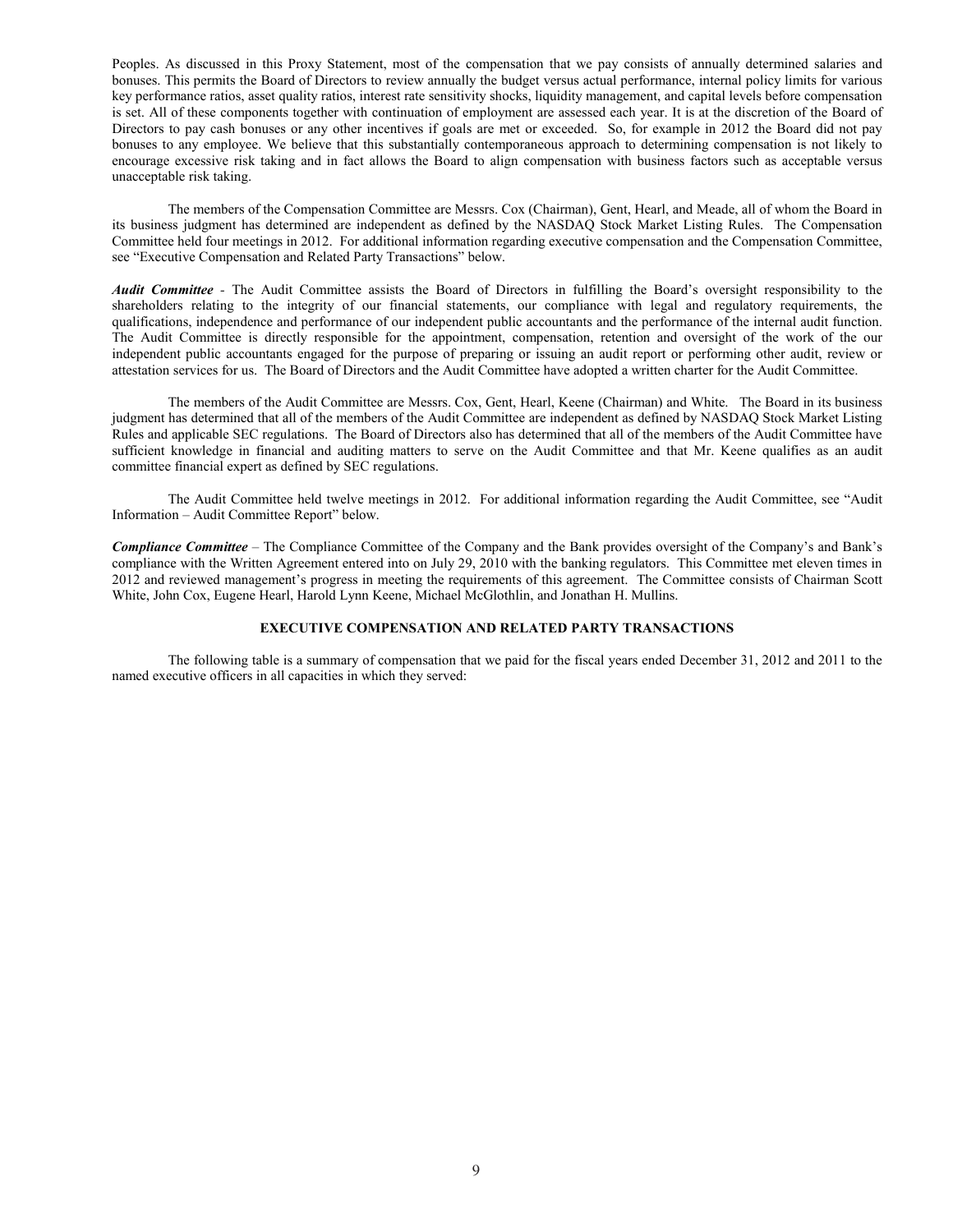|                                                                                                           |              |                    | <b>Summary Compensation Table</b>               |                                                                                                                  |                                              |                    |
|-----------------------------------------------------------------------------------------------------------|--------------|--------------------|-------------------------------------------------|------------------------------------------------------------------------------------------------------------------|----------------------------------------------|--------------------|
| Name and<br><b>Principal Position</b>                                                                     | Year         | Salary (\$)        | Fiscal Years 2012 and 2011<br><b>Bonus</b> (\$) | <b>Change in Pension</b><br>Value and<br>Nonqualified<br><b>Deferred</b><br>Compensation<br>Earnings $(S)^{(1)}$ | <b>All Other</b><br>Compensation $(S)^{(2)}$ | Total (\$)         |
| Jonathan H. Mullins<br>President and Chief Executive<br>Officer                                           | 2012<br>2011 | 245,000<br>245,000 |                                                 |                                                                                                                  | 7,500<br>13,208                              | 252,500<br>258,208 |
| Frank Sexton, Jr.<br><b>Executive Vice President and</b><br>Chief Operating Officer                       | 2012<br>2011 | 169,500<br>169,500 |                                                 | 17,136<br>17,136                                                                                                 | 5,449<br>8,815                               | 192,085<br>195,451 |
| C. Todd Asbury<br><b>Executive Vice President,</b><br>Chief Financial Officer,<br>Secretary and Treasurer | 2012<br>2011 | 164,500<br>164,500 |                                                 |                                                                                                                  | 5,121<br>8,477                               | 169,621<br>172,977 |
| Stephen Trescot <sup>(3)</sup><br><b>Executive Vice President and</b><br>Chief Credit Officer             | 2012<br>2011 | 160,000<br>126,923 |                                                 |                                                                                                                  |                                              | 160,000<br>126,923 |

These amounts represent the change in the actuarial present value of the accumulated benefit under the salary continuation agreement for Mr. Sexton.

(2) All benefits that might be considered of a personal nature did not exceed \$10,000. All other compensation includes amounts for Mr. Mullins representing matching contributions under the Bank's defined contribution plan of \$7,500 and \$13,208 in 2012 and 2011, respectively; amounts for Mr. Sexton representing matching contributions in 2012 and 2011 under the Bank's defined contribution plan of \$5,449 and \$8,815, respectively; and amounts for Mr. Asbury representing matching contributions in 2012 and 2011 for the Bank's defined contribution plan of \$5,121 and \$8,477, respectively.

<sup>(3)</sup> Mr. Trescot became Executive Vice President and Chief Credit Officer on March 1, 2011 and his compensation reflects his pay for a partial year in 2011.

### **Narrative Disclosure To Summary Compensation Table**

#### **Base Salary and Bonus**

Our performance, in general, is considered in determining the amount of annual salary increases. The Compensation Committee sets base salaries at levels competitive with amounts paid to senior executives with comparable qualifications, experience and responsibilities after comparing salary ranges of similarly sized banks. The Virginia Bankers Association Salary Survey was used for comparison of salaries paid for similar positions and responsibilities. The Compensation Committee also takes into consideration our strategic plans and Company performance, including but not limited to, branch performance, asset quality, capital management, core deposit growth, efficiency, regulatory compliance, and earnings.

The Compensation Committee approves the named executive officers' annual salary based on the above criteria and its assessment of their past performance and expected future contributions. In addition to the internal measures above, the Board of Directors also reviews our financial performance in relation to peer group averages in the Virginia Bankers' Association Salary Survey. A subjective approach is used in its evaluation of these factors, and therefore the Compensation Committee does not rely on a formula or weights of specific factors.

For the year 2012, the annual base salary remained the same for each named executive as it was for the year 2011.

No bonuses have been paid for the years 2009 through 2012.

The Chief Executive Officer does not set his own salary or bonus or the salaries or bonuses of the other named executive officers. The CEO participates in the discussion and approval of the other named executive officers' compensation, and provides input to the Committee regarding his own but does not participate in the Compensation Committee discussions or approval of his own compensation. Recommendations are made by the Committee and the final decision resides with the Board of Directors excluding the President and CEO for his salary or bonus.

## **Stock Options**

The stock option plan expired on May 31, 2011. The remaining outstanding options granted to the named executive officers, directors and other key employees are intended to provide a means for this group to increase their personal financial interest in the Company, thereby stimulating the efforts of these employees and strengthening their desire to remain with us. The stock option plan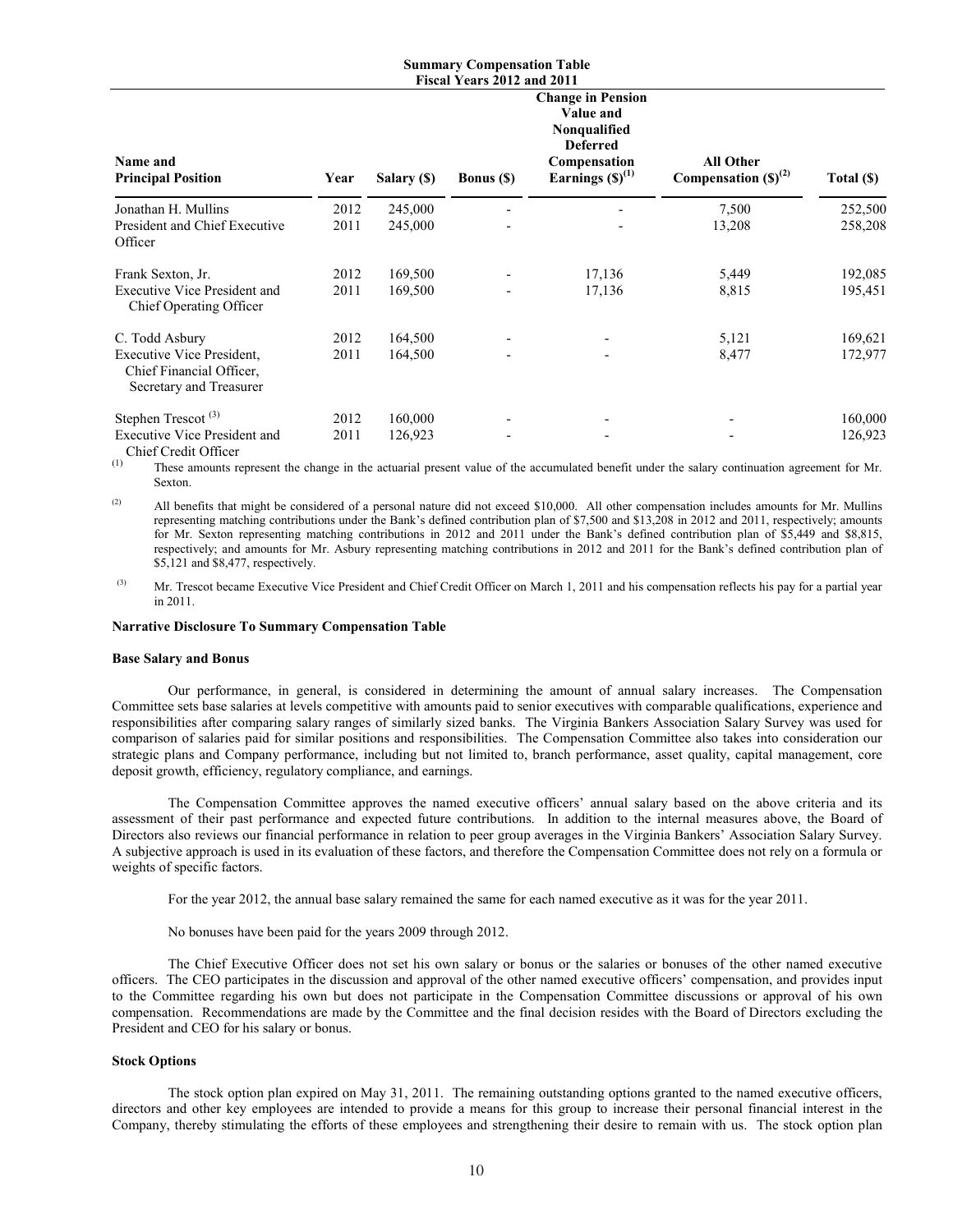permitted the award of incentive stock options and non-qualified stock options to directors and eligible officers and key employees. The Board of Directors made grants under the stock option plan on a discretionary basis, taking into consideration the respective scope of accountability and contributions of each director and employee, including the Chief Executive Officer, to the Company. In 2011, the Compensation Committee did not award any stock options to any of the executive officers or other employees. Since the change in accounting regulations in 2005 regarding expensing stock options, no stock options have been awarded to any individuals.

There was no set time for the awarding of stock options, however, for the years in which options were granted. The options were generally granted in January or December. The stock option plan set no specific levels of criteria or performance thresholds for the granting of options. We have no established policy regarding the recapturing of awards if they were granted based on financial results that are determined to have been misstated.

The Board is considering whether to propose a new stock option plan or other stock compensation plan for shareholder approval at a future time yet to be determined.

#### **Other Elements of Compensation**

Each named executive officer is provided with the use of a company vehicle.

On December 18, 2002, the Bank entered into a salary continuation agreement with Frank Sexton, Jr. If Mr. Sexton were to terminate his employment prior to his 65th birthday, his benefit would be \$31,139 annually to be paid in 180 month installments for 15 years; total value is \$281,668 (as of November 1, 2012).

## **Outstanding Equity Awards at Fiscal Year-End 2012**

The following table sets forth for the year ended December 31, 2012, the outstanding equity awards at fiscal year-end to the named executive officers. The named executive officers have not received other stock awards:

| <b>Option Awards</b>                                                                            |                                                                                                                           |                                                                 |                                                          |  |  |
|-------------------------------------------------------------------------------------------------|---------------------------------------------------------------------------------------------------------------------------|-----------------------------------------------------------------|----------------------------------------------------------|--|--|
| Name                                                                                            | <b>Number of Securities</b><br><b>Underlying Unexercised</b><br><b>Options</b><br>$^{(#)}$<br>Exerciseable <sup>(1)</sup> | Option<br><b>Exercise</b><br>Price <sup>(2)</sup><br><b>(S)</b> | <b>Option Expiration</b><br>Date                         |  |  |
| Jonathan H. Mullins <sup><math>(4)</math></sup><br>President and Chief Executive Officer        | 1,430<br>5,363<br>16,087                                                                                                  | 6.99<br>9.44<br>11.54                                           | $12/31/13^{(5)}$<br>$12/13/14^{(6)}$<br>$12/20/15^{(7)}$ |  |  |
| Frank Sexton, Jr. $(3)(4)$<br>Executive Vice President and Chief Operating<br>Officer           | 5,362<br>5,363<br>16,088                                                                                                  | 6.99<br>9.44<br>11.54                                           | $12/31/13^{(5)}$<br>$12/13/14^{(6)}$<br>$12/20/15^{(7)}$ |  |  |
| C. Todd Asbury<br>Executive Vice President, Chief Financial<br>Officer, Secretary and Treasurer | 5,362<br>16,088                                                                                                           | 9.44<br>11.54                                                   | $12/13/14^{(6)}$<br>$12/20/15^{(7)}$                     |  |  |

(1) The amounts have been adjusted for the 10% stock dividend granted on June 7, 2005 and the 13-for-10 stock split effected in the form of a stock dividend on September 4, 2007.

(2) Stock options were granted at the fair market value of the shares of Common Stock at the grant dates. The grants are exercisable immediately after they are granted.

(3) On December 31, 2011, 14,300 options awarded and fully vested on December 31, 2001 expired and were forfeited for Frank Sexton, Jr.

(4) On December 31, 2012, 1,791 and 7,150 options awarded and fully vested on December 31, 2002 expired and were forfeited for Jonathan Mullins and Frank Sexton, Jr., respectively.

(5) Options were awarded and fully vested on December 31, 2003.

(6) Options were awarded and fully vested on December 13, 2004.

(7) Options were awarded and fully vested on December 20, 2005.

#### **Employment Agreements**

Neither the Company nor the Bank has entered into an employment agreement t with any of the named executive officers.

### **Certain Relationships and Related Transactions**

Certain of our directors and officers and persons with whom they are associated have had, and expect to have in the future, banking transactions with us. Any extensions of credit to our directors and officers are made in the ordinary course of business, were required to be on substantially the same terms, including interest rates and collateral, as comparable transactions to non-related parties at the time of the extension of credit, and did not involve more than the normal risk of collectability or present other unfavorable features, pursuant to Regulation O – Loans to Executive Officers, Directors and Principal Shareholders of Member Banks.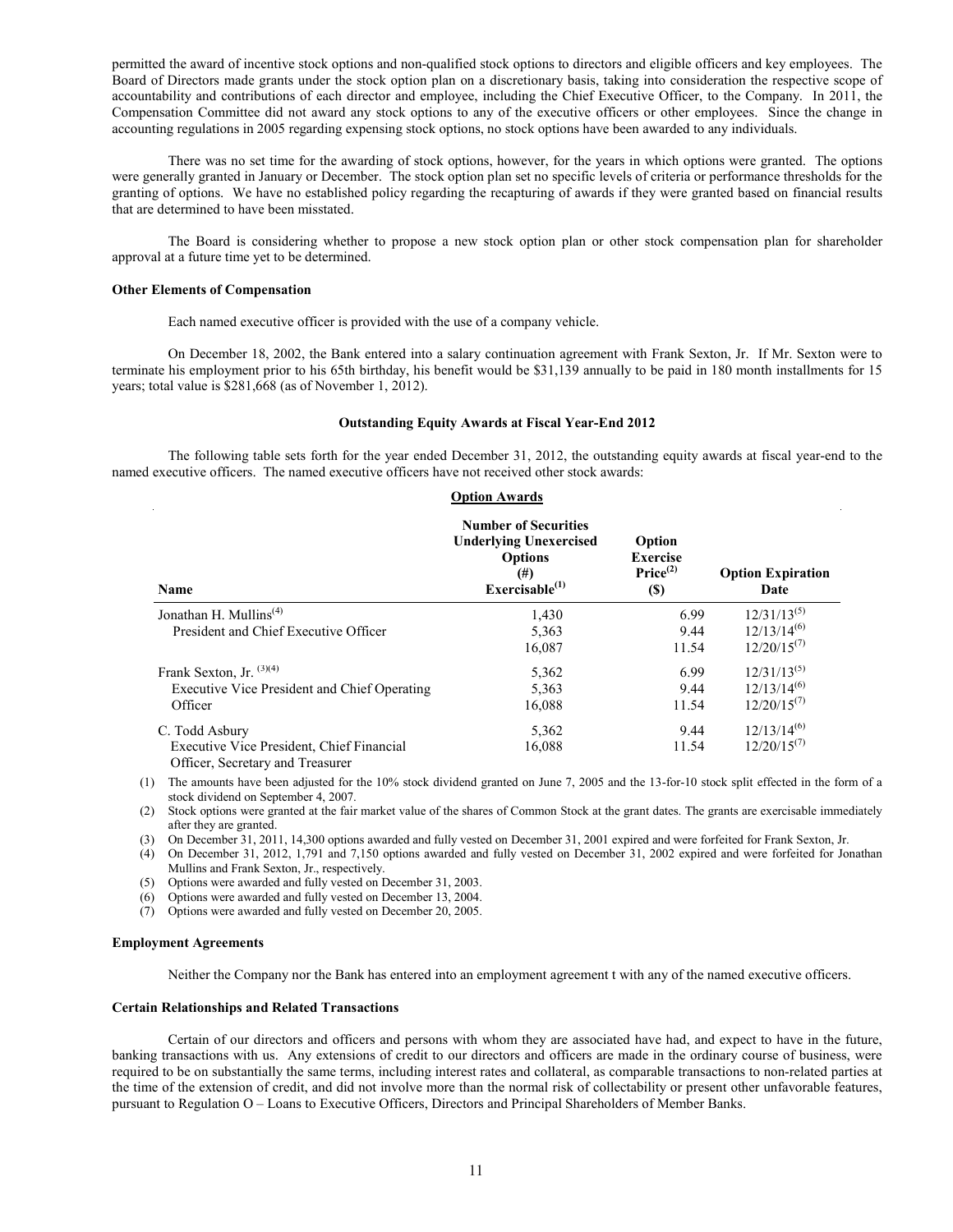In December, 2010, the Company borrowed \$250,000 from Director Scott White for one year. The note bore interest at the variable rate of interest equal to the Wall Street Journal prime rate payable at maturity or conversion, was unsecured and was convertible into the Company's common stock under certain conditions. In January, 2011, the Company received an additional \$250,000 loan from Director Lynn Keene on identical terms. The purpose of these borrowings was to provide cash for operating expenses of the Company. On March 16, 2011 Directors Keene and White loaned the Company an additional \$4.95 million which, after receiving regulatory approval, the Company used to retire its indebtedness to the FDIC as receiver for Silverton Bank. The loans had a stated maturity of December 31, 2011 with the same terms as the previous notes. In each case, the Company was obligated to convert the debt into the Company's common stock if, before the stated maturity, the Company conducted an offering of its common stock at the price per share at which it was offered. If the Company did not conduct an offering prior to the stated maturity, the Company had the option, but not the obligation, to convert the debt into shares of its common stock within 30 days of the stated maturity at a price per share to be established by the Company's Board of Directors. On December 21, 2011, with regulatory approval the Company consolidated the earlier loans into a loan in the principal amount of \$2.8 million from Director White and \$2.65 million from Director Keene on the same terms as the previous loans except that the maturity date of the borrowings was extended to June 30, 2012. Prior to their maturity, the maturity of the loans was extended to December 31, 2012 on the same terms. The Company believes this indebtedness was on more favorable terms to the Company than could be obtained from unrelated parties.

On September 19, 2012, in conjunction with the public offering of its common stock, the Company converted both notes to common stock and Mr. White received 1,959,889 shares and Mr. Keene received 1,854,630 shares. Each director also obtained warrants that are immediately exercisable to purchase common stock over the next five years at a price of \$1.75 per share. Mr. White received 391,977 warrants and Mr. Keene received 370,926 warrants. These conversions were made on the same terms as the public offering as required by the notes.

During 2010, the branch location in Grundy, Virginia which was part of a condominium in which the Bank and Director Michael McGlothlin owned the only units was condemned by the Virginia Department of Transportation. The value of the Bank's interest in its condemned condominium units was \$892 thousand and the value of Director McGlothlin's interest in his condemned condominium unit was \$455 thousand as appraised by the Virginia Department of Transportation. Subsequently, a new building was constructed on adjacent property with the condemnation proceeds. The Bank's branch in the new building was opened on January 31, 2011 and a portion of the building comparable to his condemned unit was occupied by Director McGlothlin at this time as well. Throughout 2011 additional work was conducted by the contractor. Minor projects remained at the end of 2011 and were completed during 2012. The parties intend the new building to be subject to a condominium agreement, the terms of which had not been finalized at the end of 2012. Closing of the transaction is pending execution of the appropriate documents, the terms of which have been agreed.

We have not adopted a formal policy that covers the review and approval of related person transactions by our Board of Directors. The Board, however, does review all related party transactions that are proposed to it for approval. During such a review, the Board will consider, among other things, the related person's relationship to us, the facts and the circumstances of the proposed transaction, the aggregate dollar amount of the transaction, the related person's relationship to the transaction and any other material information. Our Audit Committee has the responsibility to review significant conflicts of interest involving directors or executive officers.

## **INDEPENDENT REGISTERED PUBLIC ACCOUNTANTS**

Elliott Davis, LLC ("Elliott Davis") served as our independent registered public accountants with respect to the audit of our consolidated financial statements for the fiscal year ended December 31, 2012.

Elliott Davis' report on the Company's consolidated financial statements for the fiscal years ended December 31, 2012 and 2011 does not contain any adverse opinion or disclaimer of opinion, nor are they qualified or modified as to uncertainty, audit scope, or accounting principles. Elliott Davis' report on the Company's internal control over financial reporting for the fiscal years ended December 31, 2012 and 2011, does not contain any adverse opinion or disclaimer of opinion. The Audit Committee is recommending shareholder approval of the appointment of Elliott Davis as the Company's independent registered public accounting firm for 2013.

### **AUDIT INFORMATION**

The Audit Committee operates under a written charter adopted by the Board of Directors. A copy of the Audit Committee charter can be found on our website www.npbankshares.com. The members of the Audit Committee are independent as that term is defined in the NASDAQ Stock Market Listing Rules and applicable SEC regulations.

#### **2012 and 2011 Fees of Independent Registered Public Accountants – Elliott Davis**

Audit Fees - The aggregate fees billed by Elliott Davis for professional services rendered for the audit of our annual financial statements for the fiscal years ended December 31, 2012 and 2011, and for the review of the financial statements included in the Company's Quarterly Reports on Form 10-Q, and services that are normally provided in connection with statutory and regulatory filings and engagements, for fiscal years ending December 31, 2012 and 2011 were \$98,925 and \$118,948, respectively.

Audit Related Fees - The aggregate fees billed by Elliott Davis for professional services for assurance and related services that are reasonably related to the performance of the audit or review of our financial statements and not reported under the heading "Audit Fees" above for the fiscal years ended December 31, 2012 and 2011 were \$40,844 and \$10,671, respectively. During 2012 the fees included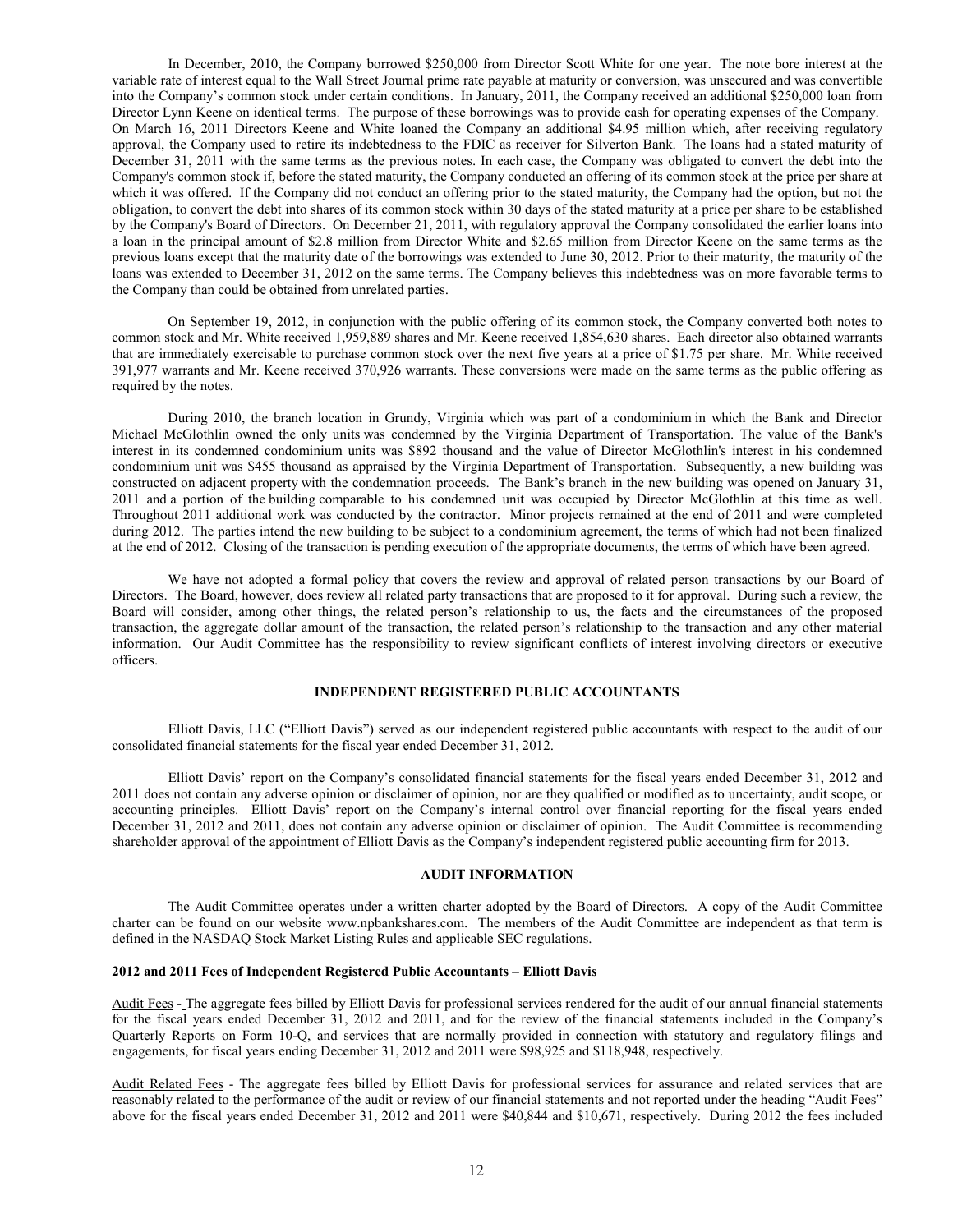services provided in relation to the Company's S-1 filing for the common stock offering conducted. For both years 2012 and 2011, fees were also incurred related to audits of the 401-k benefit plan.

Tax Fees - The aggregate fees billed by Elliott Davis for professional services for tax compliance, tax advice and tax planning for the fiscal years ended December 31, 2012 and 2011 were \$14,875 and \$6,685, respectively. During 2012 and 2011, these services included preparation of tax returns as necessary and for NPB Capital Trusts I & 2, assistance provided for an IRS tax audit, as well as tax compliance services.

All Other Fees - None.

Pre-Approved Services - All audit related services, tax services and other services were pre-approved by the Audit Committee, which concluded that the provision of such services by Elliott Davis was compatible with the maintenance of that firm's independence in the conduct of their auditing functions. The Audit Committee has a policy that provides for the pre-approval of all services to be provided by its independent registered public accounting firm. The Audit Committee does not delegate to management its responsibility to preapprove services performed by the independent registered public accounting firm. All of the services mentioned above were preapproved by the Audit Committee.

## **Audit Committee Report**

The Audit Committee has furnished the following report:

Management is responsible for our internal controls, financial reporting process and compliance with laws and regulations and ethical business standards. Our independent public accountants are responsible for performing an independent audit of our consolidated financial statements in accordance with generally accepted auditing standards and issuing a report thereon. The Audit Committee's responsibility is to monitor and oversee these processes on behalf of the Board of Directors.

In this context, the Audit Committee has reviewed and discussed with management and Elliott Davis, our independent public accountants for 2012, the audited financial statements. Management represented to the Audit Committee that our consolidated financial statements were prepared in accordance with accounting principles generally accepted in the United States.

The Audit Committee has discussed with the independent public accountants the matters required to be discussed by Statement on Auditing Standards No. 61 (Professional Standards), as amended, including its judgments about the quality, not just the acceptability, of our accounting principles and underlying estimates in our consolidated financial statements; all critical accounting policies and practices to be used; all alternative treatments within generally accepted accounting principles for policies and practices related to material items that have been discussed with our management; and other material written communication between the independent public accountants and our management, such as any management letter or schedule of unadjusted differences.

In addition, the Audit Committee has received from the independent public accountants the written disclosures and the letter required by applicable requirements of the Public Company Accounting Oversight Board regarding the independent accountant's communications with the audit committee concerning independence, and discussed with them their independence from us and our management. Moreover, the Audit Committee has considered whether the independent public accountants' provision of other non-audit services to us is compatible with maintaining their independence from us.

In reliance on the reviews and discussions referred to above, the Audit Committee recommended to the Board of Directors that the audited financial statements be included in our Annual Report on the Form 10-K for the fiscal year ended December 31, 2012, for filing with the Securities and Exchange Commission. By recommending to the Board of Directors that the audited financial statements be so included, the Audit Committee is not opining on the accuracy, completeness or presentation of the information contained in the audited financial statements.

> *Members of the Audit Committee* John D. Cox Charles H. Gent, Jr. Eugene Hearl Harold Lynn Keene (Chairman) B. Scott White

### **PROPOSALS FOR 2014 ANNUAL MEETING OF SHAREHOLDERS**

As discussed above under "Director Nomination Process," our Bylaws prescribe the procedures that a shareholder must follow to nominate a director. For a shareholder to nominate a candidate for director at the 2014 Annual Meeting of Shareholders, notice of the nomination must be received by our Secretary no later than March 2, 2014. The notice must describe various matters regarding the nominee and the shareholder giving the notice. Any shareholder may obtain a copy of our Bylaws, without charge, upon written request to our Secretary.

In accordance with SEC regulations, if any shareholder intends to present a proposal to be considered for inclusion in our proxy materials for our 2014 Annual Meeting, the proposal must be in proper form and must be received at our principal executive offices at 67 Commerce Drive, Honaker, Virginia 24260, no later than January 15, 2014.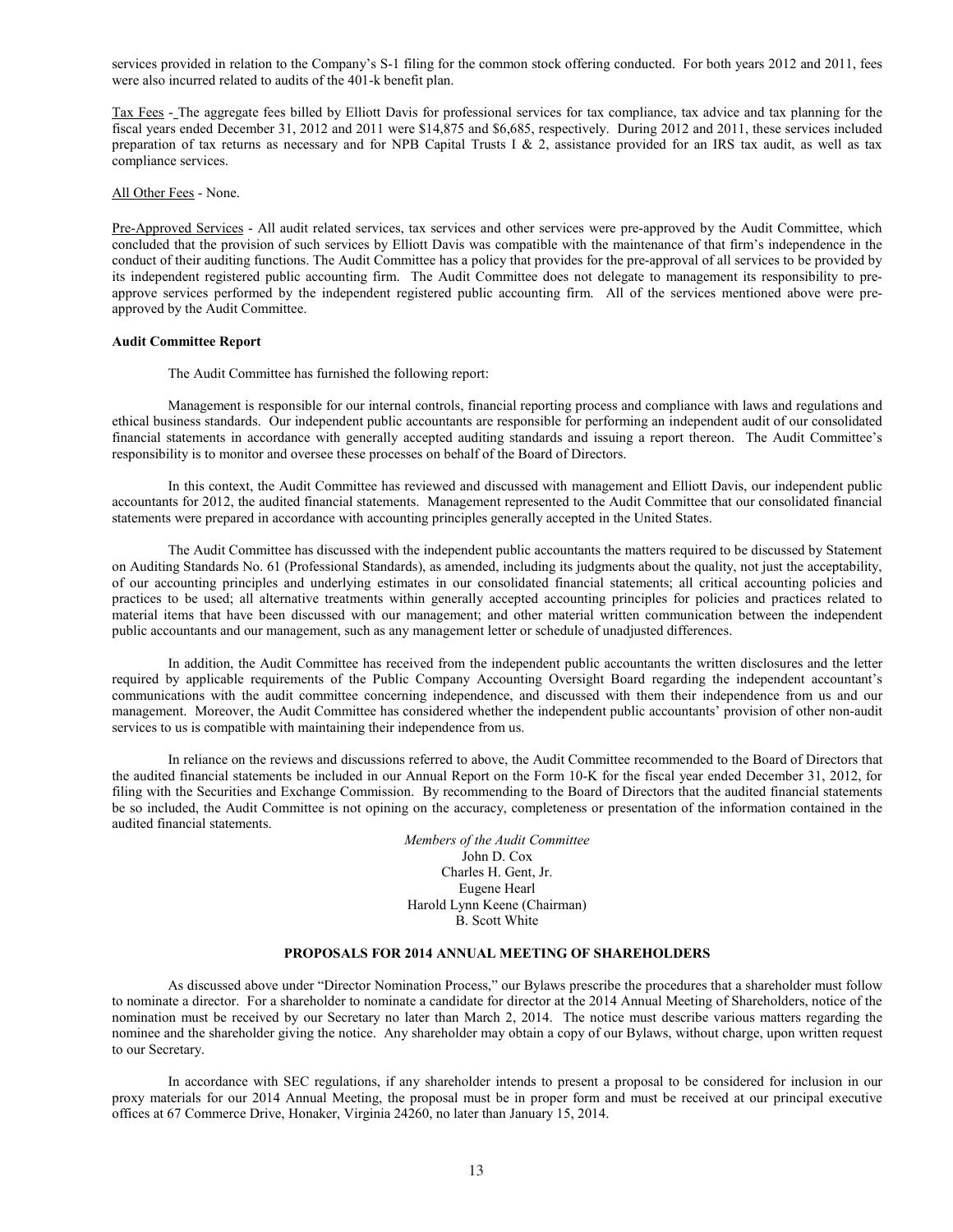In accordance with our Bylaws, if any shareholder intends to present a proposal (other than a director nomination) at the 2014 Annual Meeting of Shareholders outside of the proxy statement process, notice of the shareholder's intention to present the proposal must be received by our Secretary no later than March 2, 2014. The notice must include a description of the proposed business, the reasons therefor, and other specified matters. The proxy solicited by the Board of Directors for the 2014 Annual Meeting will confer discretionary authority to vote on any shareholder proposal presented at the meeting if we have not received notice of such proposal by March 2, 2014, in writing delivered to our Secretary.

### **OTHER MATTERS**

**OUR 2012 ANNUAL REPORT TO SHAREHOLDERS (THE "ANNUAL REPORT") AND THE ANNUAL REPORT ON FORM 10-K FOR THE FISCAL YEAR ENDED DECEMBER 31, 2012 (THE "FORM 10-K"), AS FILED WITH THE SEC IS BEING MAILED TO SHAREHOLDERS WITH THIS PROXY STATEMENT. A COPY OF OUR ANNUAL REPORT ON FORM 10-K FOR THE FISCAL YEAR ENDED DECEMBER 31, 2012 (EXCLUDING EXHIBITS) IS ALSO BEING MAILED WITH THIS PROXY STATEMENT AS FILED WITH THE SEC. A COPY OF THE FORM 10-K MAY ALSO BE OBTAINED WITHOUT CHARGE BY WRITING TO OUR SECRETARY, WHOSE ADDRESS IS POST OFFICE BOX 1810, HONAKER, VIRGINIA 24260.**